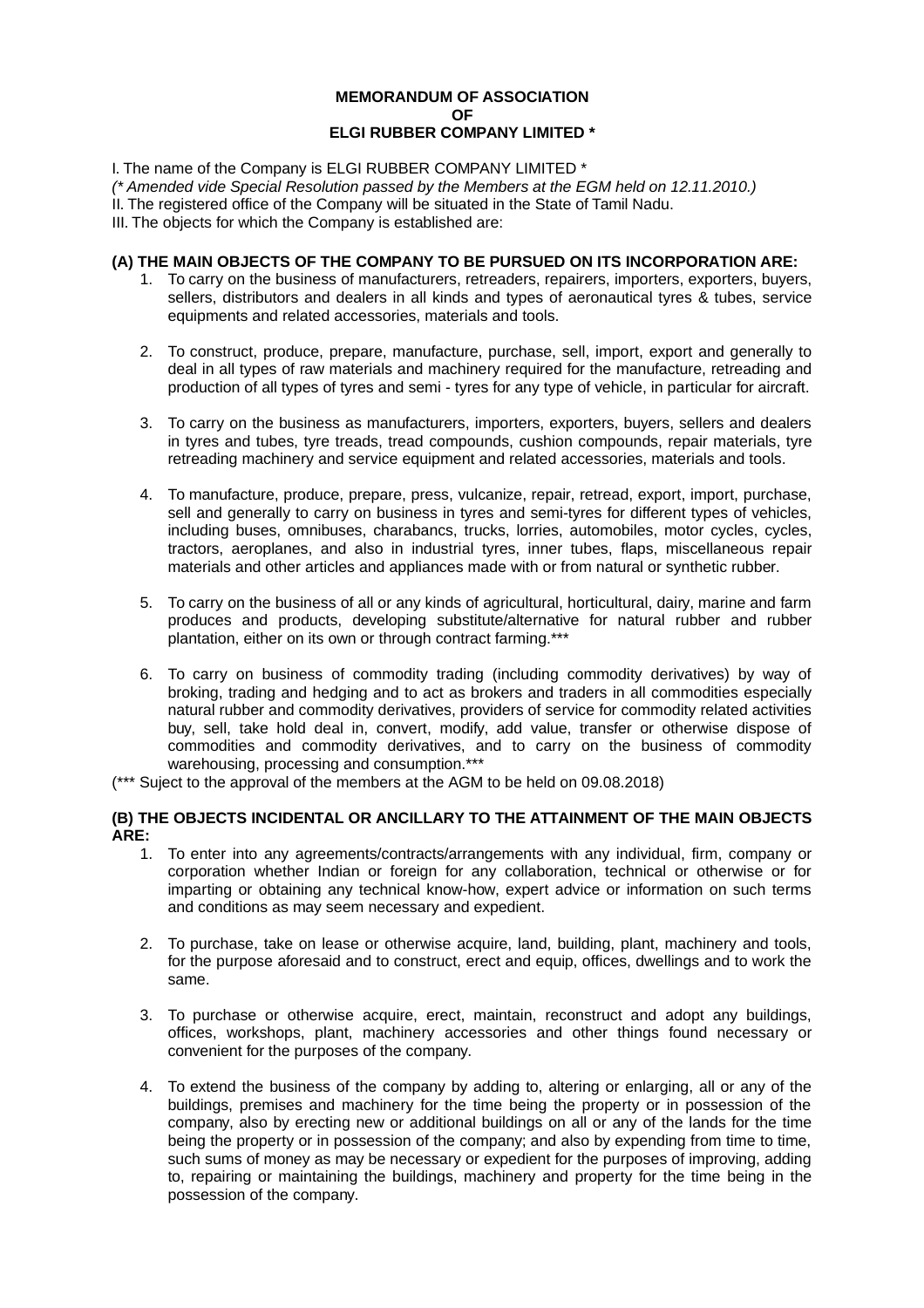- 5. To apply for, register, purchase or by other means acquire and protect and renew, sell, pet whether in India or elsewhere, any patents, patent right, Brevets D'invention, licences, trade marks, designs, protections and concessions which appear likely to be advantageous or useful to the Company and to use and turn to account and or grant licences or privileges in respect of the same and to expend money in experimenting upon, testing and in improving or seeking to improve any patents, inventions or rights which the company may acquire or propose to acquire.
- 6. To pay all or any of the expenses incurred in connection with the promotion, formation and incorporation of the Company or to contract with any person, firm or company and to pay for the same and to pay commission to brokers and other for underwriting, placing, selling or guaranteeing the subscription for any share, debentures, debenture stock or securities of this company.
- 7. To promote any other company or undertaking any business or operations which may appear likely to assist or benefit this Company or to enhance the value of any property or business of this company, and to place or guarantee the placing or underwrite, subscribe or otherwise acquire all or any part of the shares or securities of any such company as aforesaid.
- 8. To acquire and undertake the whole or any part of the business, goodwill and assets of any person, firm or company carrying on or proposing to carry on any of the business which this company is authorised to carry on and as part of the consideration for such acquisition, to undertake all or any of the liabilities of such person, firm or company or to acquire an interest in, amalgamate with or enter into partnership or into any arrangement for sharing profit or for co-operation or for mutual assistance with any such person, firm or company and to give or accept by way of consideration for any of the acts or things aforesaid or property acquired, any shares, debentures, debenture stock or securities that may be agreed upon and to hold and retain or sell, mortgage and deal with any shares, debentures, debenture stock or securities so received.
- 9. To enter into partnership or into any arrangements for sharing profits, amalgamation, union of interests, co-operation, joint venture, reciprocal concession or otherwise with any person, firm or company carrying on or engaged in, or about to carry on or engage in any business undertaking or transaction the company is authorised to carry on, and to lend money to guarantee the contracts of or otherwise assist any such person, firm or company, and to place, take, or otherwise acquire and hold shares or securities of any such person, firm or company, and to sell, hold, re-issue with or without guarantee or otherwise deal with the same.
- 10. To amalgamate by means of a scheme of arrangement with any other company or companies having objects altogether or in part similar to that of this company.
- 11. To distribute any of the property of the company among the members in specie in the event of winding-up but so that no distribution amounting to a reduction in capital be made without the sanction of the court, if requisite.
- 12. To enter into any arrangements, financial or otherwise with any Government or State or Authority (Supreme, municipal, local or otherwise) or any corporation, company or person, that may seem conducive to the attainment of the company's objects or any of them and obtain from any such Government authority, corporation, company or person any charters, decrees, rights, privileges, and concessions which the company may think desirable, and to carry out, exercise and comply with any charters, decrees, rights, privileges and concessions.
- 13. To establish and to maintain any agencies in any part of the world for the conduct of the business of the company or for the sale of any materials or things for the time being at the disposal of the company for sale.
- 14. To apply for, promote and obtain by any Act of Legislature or other authority for enabling the company to carry any of its objects into effect or for effecting any modification of the company's constitution or for any other purpose which may seem expedient and to oppose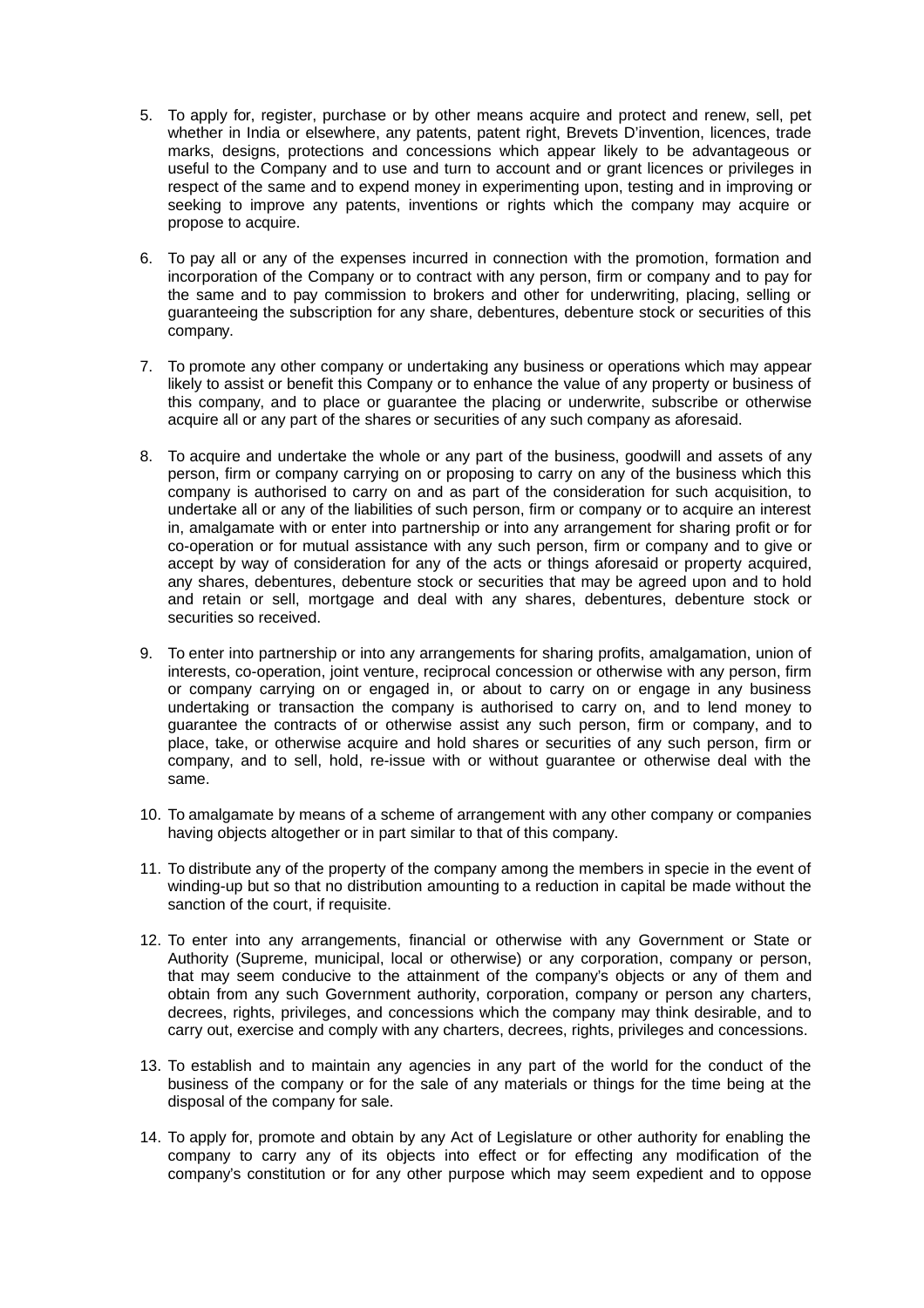any proceedings or applications which may seem calculated directly or indirectly to prejudice the company's interest.

- 15. To guarantee the payment of the money and the performance of contracts or engagements entered into by any company or person, and to secure the payment of money and performance of any contracts or engagements entered into by this or any other company or person or firms, and to discharge any debt or other obligation of or binding upon this or any other company or person or to secure the same by creating mortgage and charges upon all or any part of the undertaking, property and rights of the company (either present or future or both) including its uncalled capital or by creation or issue of debentures, debenture stock or other securities or by any other means.
- 16. To sell, let, exchange, transfer, lease, mortgage or otherwise deal with the undertaking of the company or any part thereof for such consideration as the company may think fit and in particular for shares, debentures or securities of any other company.
- 17. To adopt such means of making known the products of the company as may seem expedient and in particular by advertising in the press, by circulars, by purchases and exhibition of works of art of interest, by publication of books and magazines or periodicals.
- 18. To open current or deposit accounts with any bank or bankers in any part of the World and to pay into and draw money from such accounts.
- 19. To advance and lend money to any person, association, firm or company with or without security or wholly or partly secured on any terms upon any description of property, movable or immovable, existing or future, on securities, policies, shares, bonds, debentures, debenture stock, letters of credit, promissory notes, bills of exchange and other negotiable instruments, goods, wares and merchandise, bills of lading and other mercantile indicia or tokens and to deposit money with or without security with other companies or with any person, association of individuals or firms upon such terms as may be thought proper and from time to time to vary transactions in such names as the company may think fit.
- 20. To invest and deal with monies of the company not immediately required in its custody in such manner as may from time to time be determined and to open accounts, overdraft accounts and cash credits, with or without securities, to keep fixed or other deposits with banks, loan other concerns to buy, sell, exchange, hold or transfer or otherwise deal in shares, stocks, debentures of joint stock companies, local or foreign, securities and loans of any Government or any Government of Native States of India, debentures or loans or securities of Municipalities, District Boards, Local or Taluk Boards, Corporation or Public Bodies, Railways, Tramways, Port trust, Improvement Trust and all other securities of a similar nature.
- 21. To invest the surplus money of the company in subsidiary/wholly owned subsidiary companies either Indian or Foreign and to advance monies to such companies for the promotion of the business of the company.
- 22. To borrow or raise or secure payment of any money raised or to be raised or to secure or discharge any debt or obligation binding on the company in such manner as may be thought fit or to issue debentures (including debentures convertible into shares), debenture stock, bonds, obligations and securities of all kinds and to frame, constitute and secure the same as may seem expedient with full power to make the same transferable by delivery or by instrument of transfer or otherwise and either perpetual or terminable and either redeemable or otherwise and to charge or secure the same by trust deed or otherwise on the undertaking of the company or upon any specific property or rights, present or future, of the company including uncalled capital or otherwise howsoever.
- 23. Subject to the restrictions contained in the Banking Regulations Act, 1949 without carrying on the business of banking, to borrow money on deposits repayable at fixed dates from members, directors of the company for the business of the company on such terms as may seem expedient.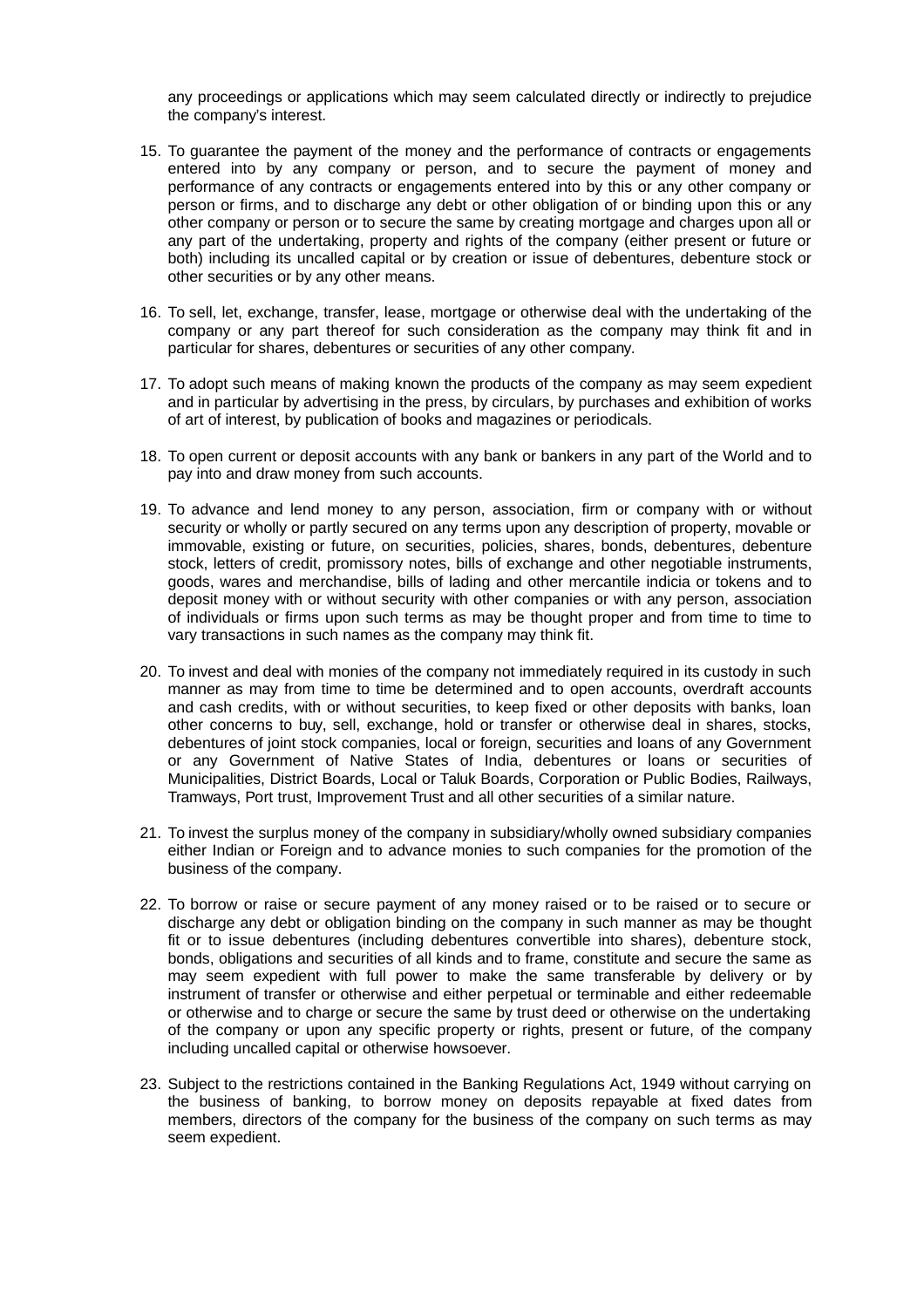- 24. To draw, accept and make, and to endorse, discount and negotiate promissory notes, hundies, bills of exchange, bills of lading and all negotiable instruments as the company may think fit.
- 25. To insure with any person or company against losses, damages, risks, and liabilities of any kind which may affect the company either wholly or partially, and if thought fit, to effect any such insurance by joining or becoming a member of any mutual protection or indemnity association, federation or society and to accept any such insurance, or any part thereof for the account of the company.
- 26. To remunerate (by cash or otherwise or by other assets or by allotment of fully or partly paid shares or shares credited as fully or partly paid up or in any other manner) any person, firms, associations, or companies for services rendered or to be rendered or for rendering technical aid and advice, granting licences or permissions for the use of patents, trade secrets, trade marks, processes and in acting as trustees for debenture holders of the company or for subscribing or agreeing to subscribe whether absolutely or conditionally or for procuring or agreeing to procure subscriptions whether absolute or conditional, for any shares, debentures, or other securities of the company or of any company promoted by this company or for services rendered in or about the formation of the company or any company promoted by this company or in introducing any party or business to the company or in or about the conduct of the business of this company or for guaranteeing payment of such debenture stock or other securities and any interest thereon.
- 27. To have the company to be recognised in any part of the World.
- 28. To establish Overseas Branch(es), Warehouse(s), manufacturing facilities both in India and abroad.
- 29. To establish, join, support or aid in the establishment and support of associations, institutions, hospitals, funds, trusts and conveniences calculated to benefit employees or ex-employees of the company or the dependents or connections of such persons or the public and to make payment towards insurance and to subscribe, contribute or guarantee money for charitable or benevolent objects or for any exhibitions, the support of which will, in the opinion of the company, lead to the increase of its reputation or goodwill among its employees, customers, agents or the public.
- 30. To provide for the welfare of Directors or employees, or ex-employees of the company or its predecessors in business and the wives, widows and families or the dependents, connections of such Directors, employees or ex-employees, by building or contributing to the building of house or dwellings or quarters or by grants of money, pensions, gratuities, allowances, bonuses, insurances, profit sharing, bonuses or benefits or any other payments, subscribing or contributing to provident and other associations, institutions, funds, profit sharing or other schemes or trusts and providing or subscribing or contributing towards places of instruction and recreations, hospitals and dispensaries, medical and other assistance as the company shall think fit.
- 31. To refer or agree to refer to arbitration, any claim, demand, dispute, legal proceedings or any other question by or against the company or in which the company is interested or concerned.
- 32. To establish, provide, maintain and conduct or otherwise subsidies research laboratories, experimental stations, workshops and libraries for scientific, industrial and technical research and experiments, to undertake and carry on scientific, industrial, economic and technical research, surveys and investigations, to promote studies, research, investigations and invention both scientific and technical by providing, subsidising endowing or assisting laboratories, colleges, universities, workshops, libraries, lectures, meetings, exhibitions and conferences and by providing for the remuneration to scientists, professors or teachers and the award of scholarships, grants and prizes to students, research workers and inventors or otherwise and generally to encourage, promote and reward studies, research, investigations, experiments, tests and inventions of any kind that may be considered likely to assist or benefit directly or indirectly any of the business, which the company is carrying on or is authorised to carry on.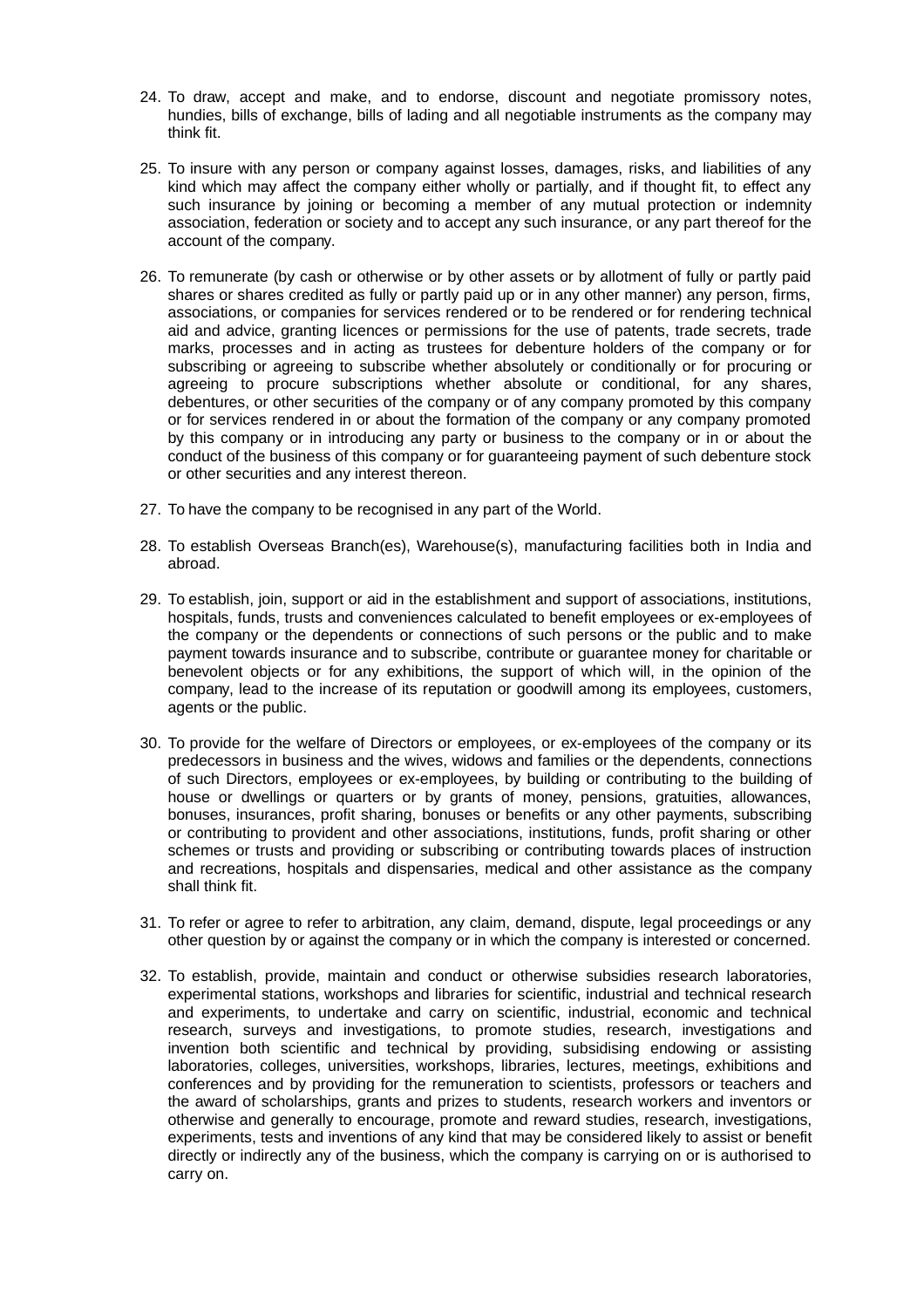- 33. To make donations to such persons or institutions, as may be thought directly or indirectly conducive to any of the company's objects, and in particular to remunerate any person or corporation introducing business to this company, and also to subscribe, contribute or otherwise assist or -guarantee money for charitable, scientific or benevolent, national, public, cultural, educational or other institutions, but not to any political party or political purpose.
- 34. To pay all preliminary expenses of any company promoted by this company or any company in which the company is or may contemplate being interested, including in such preliminary expenses all or any part of the costs and expenses of any business or property acquired by any such company.
- 35. To pay for any immovable property or movable property or assets of any kind acquired or to be acquired by the company or any services rendered or to be rendered to the company and generally to pay or discharge any consideration to be paid or given by the company, in money or in shares, whether fully or partly paid-up debenture or debenture stock or obligations of the company, or partly in one way and partly in another or otherwise however with power to issue any shares either as fully paid or partly paid-up for such purposes.
- 36. To employ experts to investigate and examine into the condition, prospects, value, character and circumstances of any business, concerns and undertakings, and generally of any assets, property or rights.
- 37. To execute any trust which may be considered beneficial to the company either directly or indirectly.
- 38. To apply for, promote and obtain the incorporation, registration or other recognition of the company, state or place and to establish and regulate agencies for the purpose of the company's business.
- 39. To improve, manage, work, develop, lease, mortgage, abandon or otherwise deal with all or any part of the property, rights, and concessions of the company.
- 40. To apply for and obtain registration, licence, membership with all or any of the authorities, Councils, Boards, Commissions, Federations, Corporations, Associations, and Authorities established by the Government with the approval of Reserve Bank of India under the Foreign Exchange Management Act, 1999.
- 41. To sell the company as a going concern in accordance with the provision of the Act.

#### **(C) THE OTHER OBJECTS NOT INCLUDED IN 'A' AND 'B' ARE:**

- 1. To carry on the business as manufacturers, buyers, sellers and dealers in automobile ancillaries, vehicle bodies and commercial vehicles.
- 2. To carry on business as financiers, commercial agents, mortgage brokers, financial agents and advisers and as registrars and transfer agents and to carry on the business of hire purchase / leasing of movable properties of any kind subject to the law in force.
- 3. To carry on the business of import, export, distribution of all merchandise and to act as agents, stockists, distributors of firms and companies in India and abroad and to on all kinds of agency business.
- 4. To carry on the business of manufacturers of and dealers in all varieties of rubber, India rubber, synthetic rubber and in compounds made from rubber and the by-products of rubber or the same in combination with any metallic or non-metallic substance, leather, hides and skins, chemicals, nylon and rayon, all descriptions of leather goods, asbestos and canvas manufacturers, flooring and paving materials and other compositions, water-proof articles, articles made of plastic, oil-cloth, linoleum, tarpaulins and also the business of tanners and dealers in hides and skins.
- 5. To carry on the business of dealers and manufacturers of all kinds and classes of machineries, spare-parts and accessories for Textile, Paper, Sugar, Automobile, Power and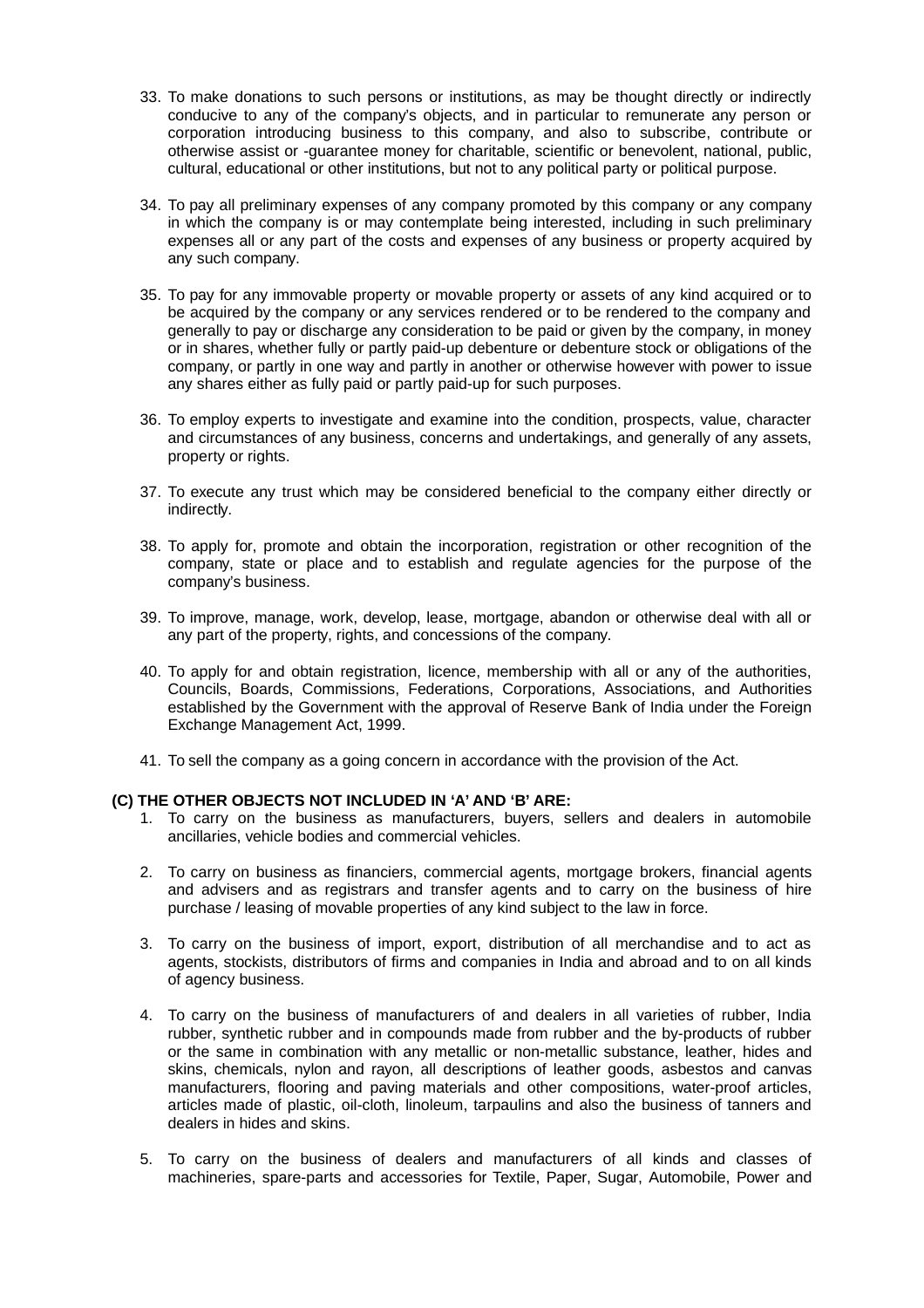other industries in particular power transmission, product, material handling equipments, accessories, conveyor belt system and its spares.

- 6. To carry on the business of manufacture of all types and of every description of electronic equipment, appliances and apparatus and maintenance thereof, dealers in such equipment, appliances and apparatus including radios, television, telecommunication equipment and research and development of electronic goods of every description and the manufacture of plants and machinery and tools for all the business as aforesaid.
- 7. To undertake and execute all contracts for works including supply or use of machinery or components of any kind and carry out any ancillary work connected with such works and contracts
- 8. To import, export, manufacture, repair, buy, sell, distribute, lease-out, or otherwise deal in all kind and types of aeronautical and aero space products and spare parts and accessories, all types of aeroplanes, helicopters, marine going ships, traveling boats and parts thereof.
- 9. To carry on the business of garage keepers and suppliers of an dealers in petrol, electricity and other motive power for motors and other automobiles and to manufacture, purchase, sell, export, import, service or repair and / or otherwise deal in service station equipments of all types and description.
- 10. To generate electrical power by conventional, non-conventional methods including coal, gas, lignite, oil, bio-mass, waste, thermal, solar, hydral, geo-hydral, wind and tidal waves and to erect wind mills and sell power to State Electricity Boards and others.
- 11. To carry on the business of importers and exporters in computer software and peripherals and electronic products and to provide information services and consultancy.

IV. The liability of the Members is limited.

# V. The Authorised Share Capital of the Company is Rs.38,03,00,000/- (Rupees Thirty Eight Crore Three Lakh only) divided into 38,03,00,000 (Thirty Eight Crore Three Lakh) equity shares of Re.1/- (Rupee One only) each, The Company has power to increase or reduce the said Capital and to issue any part of its capital, original or increased with or without any preferences, priority or special privilege or subject to any postpontment of rights or to any conditions or restrictions, so that unless the conditions of issue shall otherwise be subject to the power herein contained. The right and previliges attached to any shares having preferential, qualified or special rights, privileges or conditions attached thereto may be altered or dealt with in accordance with the accompanying Artiles of Association but not, otherwise."

(#Amended as per the Scheme of Amalgamation approved by the Hon'ble High Court of Judicature at Madras vide its order dated 22.01.2016)

We the several persons, whose names and addresses are subscribed, are desirous of being formed into a Company in pursuance of this Memorandum of Association- and we respectively agree to take the number of shares in the capital of the Company set opposite to our respective names

| SI.<br>No. | Names, Addresses,<br>Descriptions and occupations<br>of Subscribers                                                                   | No. of equity shares<br>taken by each<br><b>Subscribers</b> | Signatures |
|------------|---------------------------------------------------------------------------------------------------------------------------------------|-------------------------------------------------------------|------------|
| 1.         | L.G.VARADARAJULU<br>S/o. Late Sri.L.R.G.Naidu<br>228, Tea Estates, Race Course<br>Coimbatore-641018<br>Industrialist<br>Age: 78 Years | 100<br>(One Hundred only)                                   | $Sd$ /-    |
|            | SUDARSAN VARADARAJ<br>S/o. Sri.L.G. Varadarajulu                                                                                      | 25,600<br>(Twenty five thousand                             | $Sd$ /-    |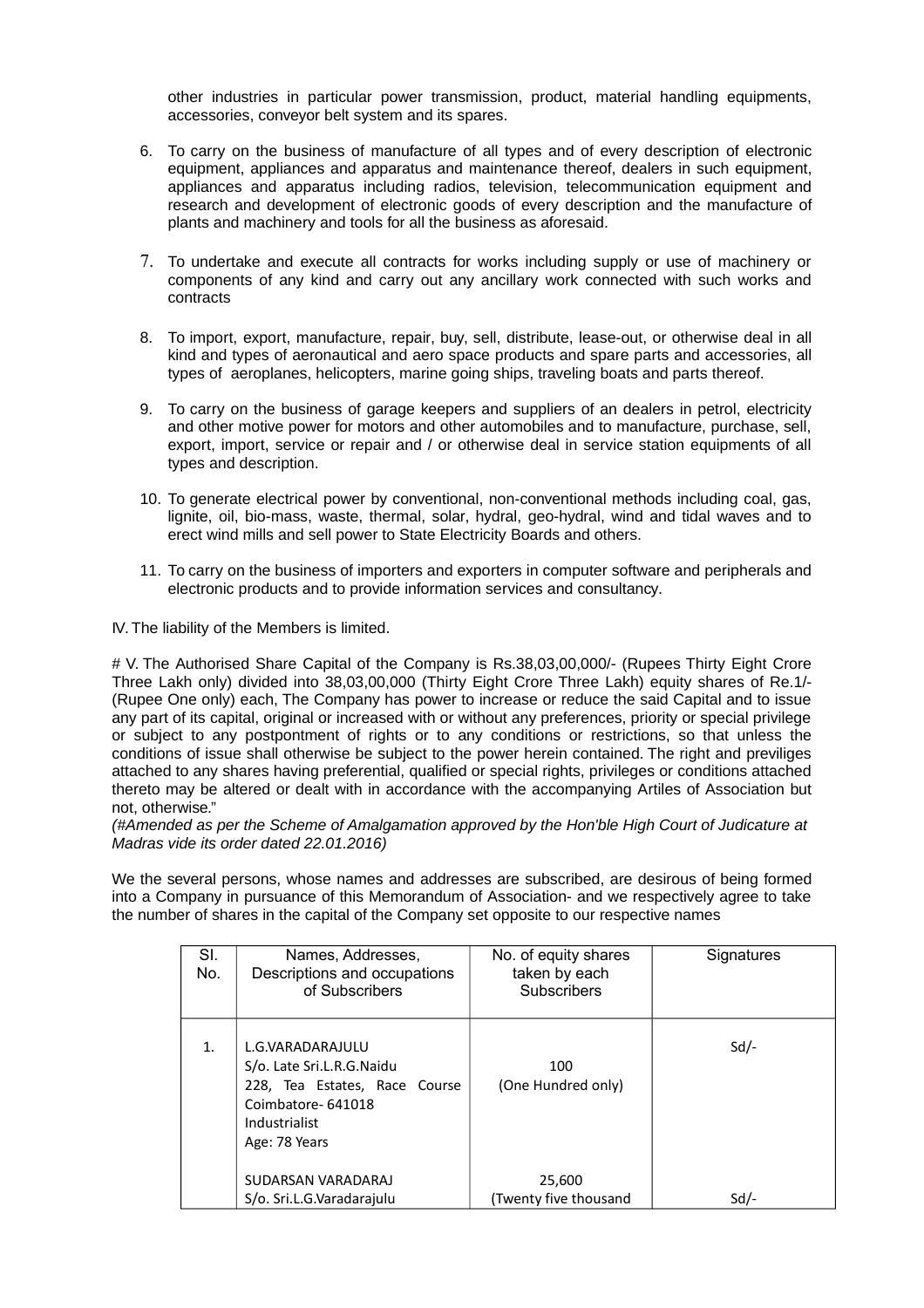| 2.                           | 227/1, Tea Estates, Race Course<br>Coimbatore-641018<br>Industrialist<br>Age: 48 Years                                                                                                                                                             | and six hundred only)            |              |
|------------------------------|----------------------------------------------------------------------------------------------------------------------------------------------------------------------------------------------------------------------------------------------------|----------------------------------|--------------|
| 3 <sub>1</sub>               | AMIRTHAM VARADARAJ<br>W/o. Sri.L.G.Varadarajulu<br>228, Tea Estates, Race Course<br>Coimbatore-641018<br>Industrialist<br>Age: 77 Years                                                                                                            | 100<br>(One Hundred only)        | $Sd$ -       |
| 4.                           | S.R.VENKATACHALAM<br>S/o. Sri.S.Ramasamy<br>$G-10,$<br>'B'<br>Block<br>Pakshiraja<br>Puliakulam,<br>Aprtments,<br>Coimbatore- 641045<br>Service<br>Age: 49 Years                                                                                   | 100<br>(One Hundred only)        | $Sd$ -       |
| 5.                           | VARSHINI VARADARAJ<br>D/o. Sri.Sudarsan Varadaraj<br>227/1, Tea Estates, Race Course<br>Coimbatore- 641018<br>Student<br>Age: 20 Years                                                                                                             | 100<br>(One Hundred only)        | $Sd$ -       |
| 6.                           | LRG.<br><b>TECHNOLOGIES</b><br><b>PRIVATE</b><br>LIMITED<br>Having its Registered Office at<br>2000, Trichy Road, Sinaganallur,<br>Coimbatore- 641005<br>Represented by<br>Mr.M.John Edward,<br>Director vide Board Resolution<br>dated 24.07.2006 | 12,000<br>(Twelve thousand only) | $Sd$ -<br>Sd |
| 7.                           | ELGI RUBBER PRODUCTS LIMITED<br>Having its Registered Office at<br>2000, Trichy Road, Sinaganallur,<br>Coimbatore-641005<br>Represented by<br>Mr.S.R.Venkatachalam,<br>Director vide Board Resolution<br>dated 24.07.2006                          | 12,000<br>(Twelve thousand only) |              |
| Total Number of shares taken |                                                                                                                                                                                                                                                    | 50,000<br>(Fifty thousand only)  |              |
|                              |                                                                                                                                                                                                                                                    |                                  |              |

Date: 2nd October, 2006 Place : Coimbatore Witness to the above Signatures 1 to 7 Sd/-

 M.D.SELVARAJ, FCS S/o.M.Doraisamy

'SURYA' 35, Mayflower Avenue Sowripalayam Road Coimbatore- 641028 Company Secretary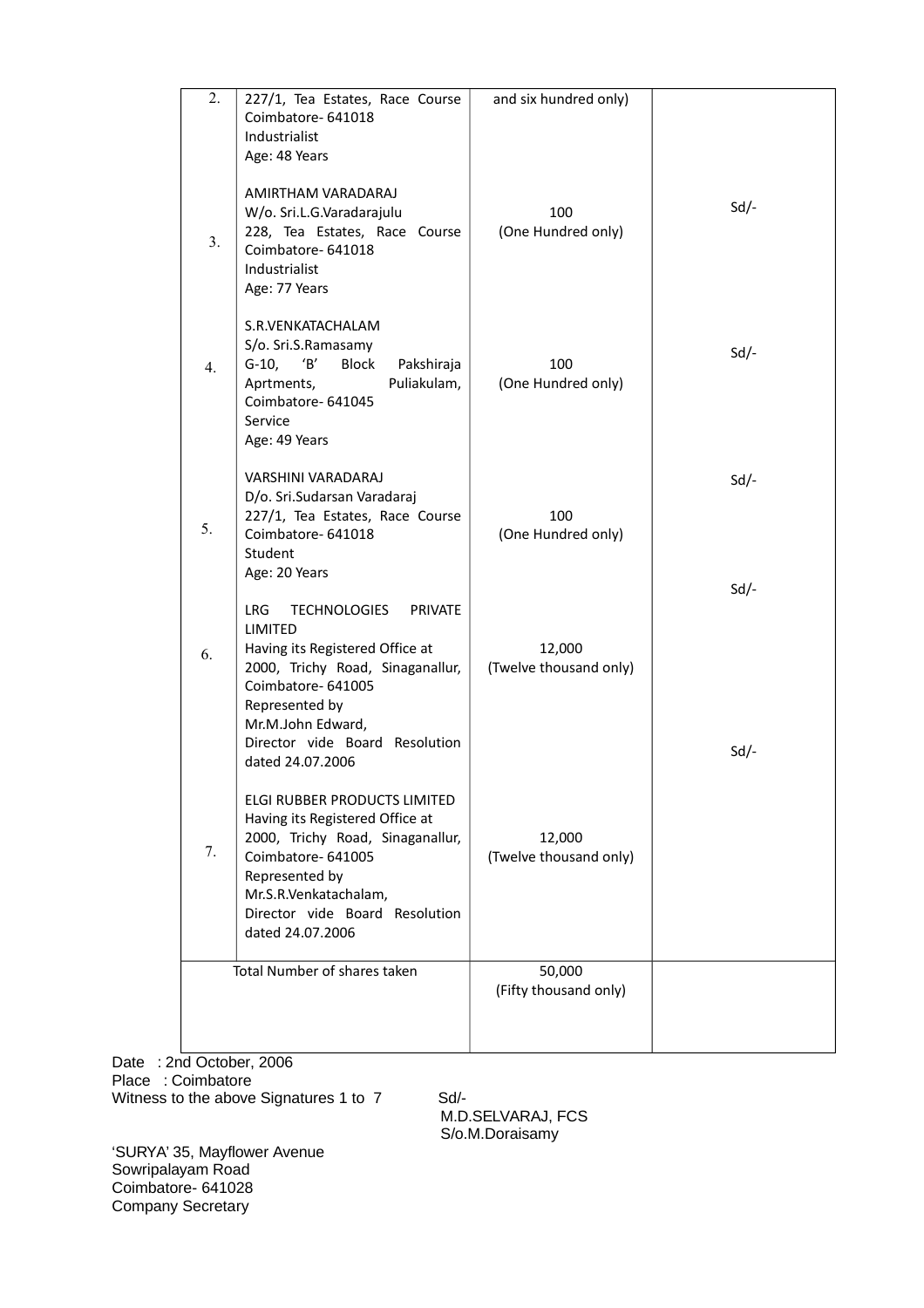## **(THE COMPANIES ACT, 2013)**

## **(A COMPANY LIMITED BY SHARES)**

# **ARTICLES OF ASSOCIATION\*\*\* OF**

## **ELGI RUBBER COMPANY LIMITED**

(\*\*\* Amendment suject to the approval of the members by Special resolution at the AGM to be held on 09.08.2018)

#### **INTERPRETATION**

1. (i) In these regulations: -

(a) "the Act" means the Companies Act, 2013.

(b) "the seal" means the common seal of the company.

(ii) Unless the context otherwise requires, words or expressions contained in these regulations shall bear the same meaning as in the Act or any statutory modification thereof in force at the date at which these regulations become binding on the company.

2. The regulations contained in Table 'F' of Schedule I of the Companies Act, 2013, shall apply to the Company except to the extent they are incorporated in these presents.

## **SHARE CAPITAL AND VARIATION OF RIGHTS**

3. The Authorized Share Capital of the Company shall be as provided in Clause V of the Memorandum of Association of the Company.

4. Subject to the provisions of the Act and these Articles, the shares in the capital of the company shall be under the control of the Directors who may issue, allot or otherwise dispose of the same or any of them to such persons, in such proportion and on such terms and conditions and either at a premium or at par and at such time as they may from time to time think fit.

5. (i) Every person whose name is entered as a member in the register of members shall be entitled to receive within 15 days after allotment or after the application for the registration of transfer or transmission or within such other period as the conditions of issue shall be,

a. one certificate or several certificates for all his shares without payment of any charges; or b. placing to the credit of his depository account confirming his beneficial ownership in the shares.

(ii) Every certificate shall specify the shares to which it relates and the amount paid-up thereon and shall be signed by two directors or by a director and the company secretary, wherever the company has appointed a company secretary:

Provided that in case the company has a common seal it shall be affixed in the presence of the persons required to sign the certificate.

(iii) In respect of any share or shares held jointly by several persons, the company shall not be bound to issue more than one certificate, and delivery of a certificate for a share to one of several joint holders shall be sufficient delivery to all such holders.

(iv) If any share certificate be worn out, defaced, mutilated or torn or if there be no further space on the back for endorsement of transfer, then upon production and surrender thereof to the company, a new certificate may be issued in lieu thereof, and if any certificate is lost or destroyed then upon proof thereof to the satisfaction of the company and on execution of such indemnity as the company deem adequate, a new certificate in lieu thereof shall be given. Every certificate under this Article shall be issued without payment of any charges.

(v) The provisions of Articles (5) shall mutatis mutandis apply to debentures of the company.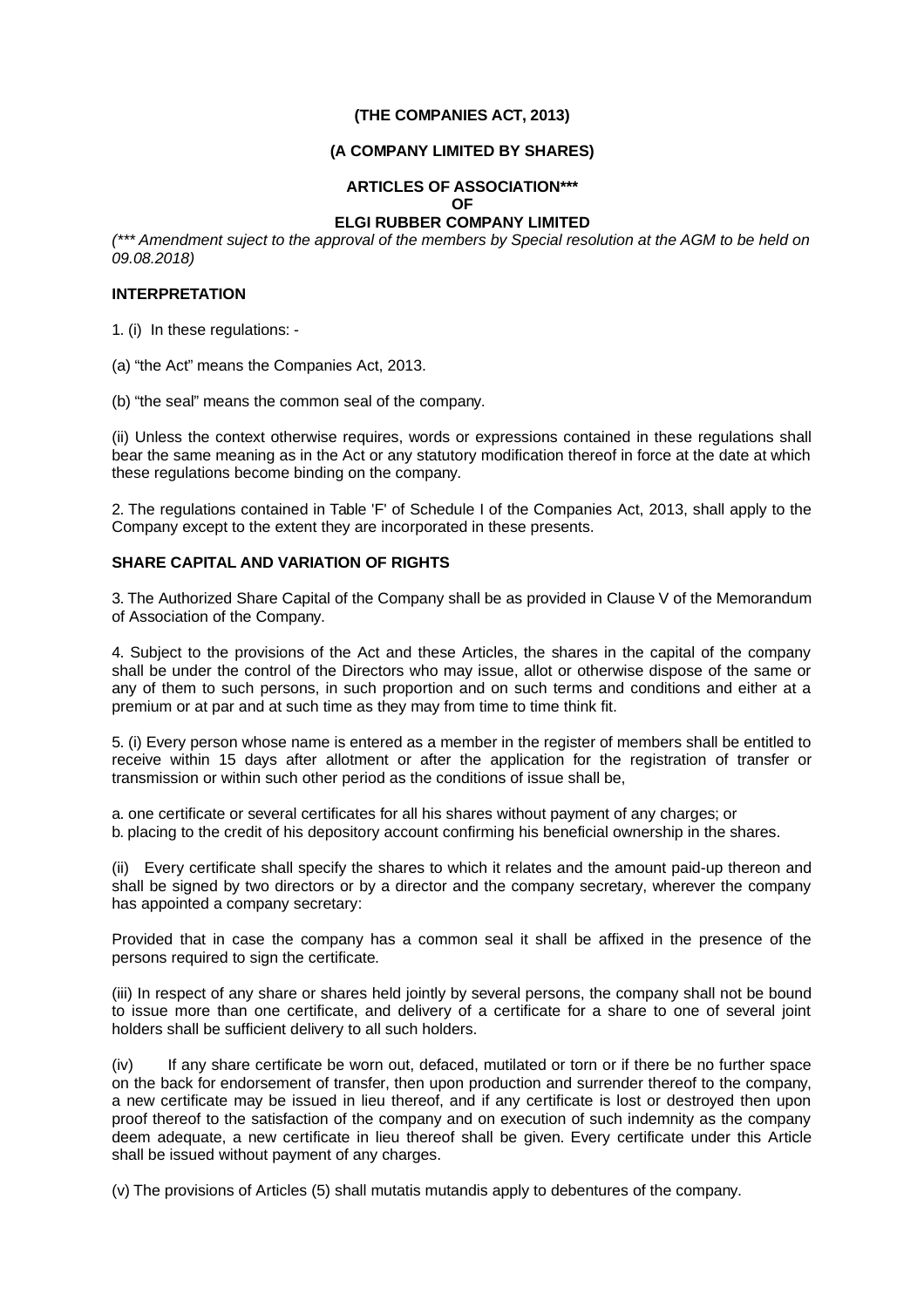6. (i) Notwithstanding anything contained herein, the Company shall be entitled to dematerialize its shares, debentures and other securities pursuant to the Depositories Act, 1996 and to offer its shares, debentures and other securities for subscription in a dematerialized form.

 (ii) Notwithstanding anything contained herein, the Company shall be entitled to treat the person whose names appear in the registers of members as a holder of any share or whose names appear as beneficial owner of shares in the records of the Depository, as the absolute owner thereof and accordingly shall not (except as ordered by a court of Competent jurisdiction or as required by law) be bound to recognize any benami trust or equity or equitable contingent or other claim to or interest in such share on part of any other person whether or not it shall have express or implied notice thereof.

(iii) Notwithstanding anything contained herein, in the case of transfer of shares or other marketable securities where the company has not issued any certificates and where such shares or other marketable securities are being held in an electronic and fungible form, the provisions of the Depositories Act, 1996 shall apply. Further, the provisions relating to progressive numbering shall not apply to the shares of the Company which have been dematerialized.

7. Except as required by law, no person shall be recognized by the company as holding any share upon any trust, and the company shall not be bound by, or be compelled in any way to recognize (even when having notice thereof) any equitable, contingent, future or partial interest in any share, or any interest in any fractional part of a share, or (except only as by these regulations or by law otherwise provided) any other rights in respect of any share except an absolute right to the entirety thereof in the registered holder.

8. (i) If at any time the share capital is divided into different classes of shares, the rights attached to any class (unless otherwise provided by the terms of issue of the shares of that class) may, subject to the provisions of section 48, and whether or not the company is being wound up, be varied with the consent in writing of the holders of three-fourths of the issued shares of that class, or with the sanction of a special resolution passed at a separate meeting of the holders of the shares of that class.

 (ii) To every such separate meeting, the provisions of these regulations relating to general meetings shall mutatis mutandis apply, but so that the necessary quorum shall be atleast two persons holding at least one-third of the issued shares of the class in question.

9. The rights conferred upon the holders of the shares of any class issued with preferred or other rights shall not, unless otherwise expressly provided by the terms of issue of the shares of that class, be deemed to be varied by the creation or issue of further shares ranking pari passu therewith.

10. Subject to the provisions of section 55, any preference shares may, with the sanction of an ordinary resolution, be issued on the terms that they are to be redeemed on such terms and in such manner as the company before the issue of the shares may, by special resolution, determine.

## **LIEN**

11. The shares that are fully paid-up shall be free from all lien, while in the case of partly paid shares, the company's lien, if any, will be restricted to moneys called or payable at a fixed time in respect of such shares.

## **CALLS ON SHARES**

12. (i) The Board may, from time to time, make calls upon the members in respect of any monies unpaid on their shares (whether on account of the nominal value of the shares or by way of premium) and not by the conditions of allotment thereof made payable at fixed times:

Provided that no call shall exceed one-fourth of the nominal value of the share or be payable at less than one month from the date fixed for the payment of the last preceding call.

(ii) Each member shall, subject to receiving at least fourteen days' notice specifying the time or times and place of payment, pay to the company, at the time or times and place so specified, the amount called on his shares.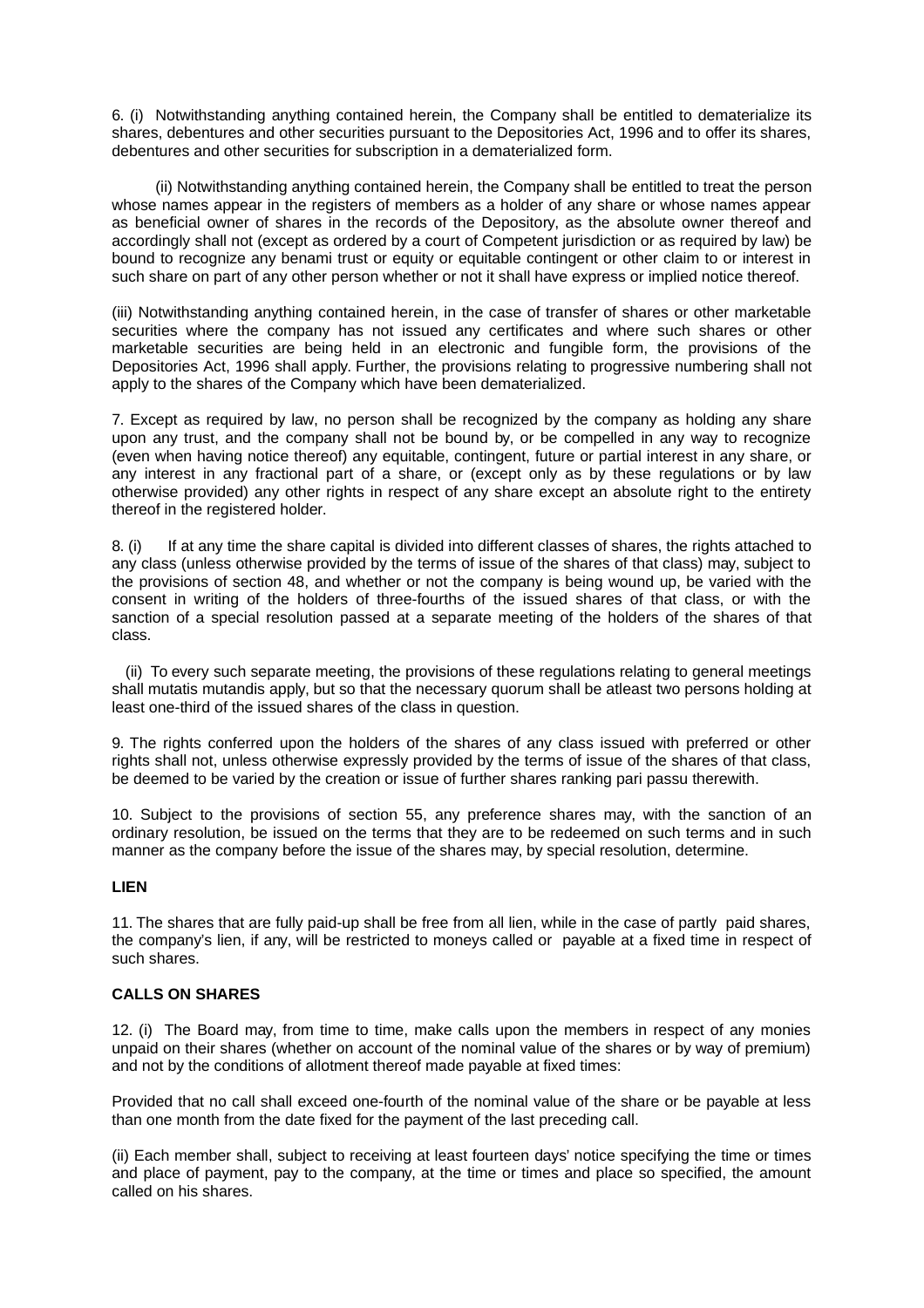(iii) A call may be revoked or postponed at the discretion of the Board.

13. A call shall be deemed to have been made at the time when the resolution of the Board authorizing the call was passed and may be required to be paid by installments.

14. The joint holders of a share shall be jointly and severally liable to pay all calls in respect thereof.

15. (i) If a sum called in respect of a share is not paid before or on the day appointed for payment thereof, the person from whom the sum is due shall pay interest thereon from the day appointed for payment thereof to the time of actual payment at ten per cent per annum or at such lower rate, if any, as the Board may determine.

(ii) The Board shall be at liberty to waive payment of any such interest wholly or inpart.

16. (i) Any sum which by the terms of issue of a share becomes payable on allotment or at any fixed date, whether on account of the nominal value of the share or by way of premium, shall, for the purposes of these regulations, be deemed to be a call duly made and payable on the date on which by the terms of issue such sum becomes payable.

 (ii) In case of non-payment of such sum, all the relevant provisions of these regulations as to payment of interest and expenses, forfeiture or otherwise shall apply as if such sum had become payable by virtue of a call duly made and notified

17. The Board—

(a) may, if it thinks fit, receive from any member willing to advance the same, all or any part of the monies uncalled and unpaid upon any shares held by him; and

(b) upon all or any of the monies so advanced, may (until the same would, but for such advance, become presently payable) pay interest at such rate not exceeding,unless the company in general meeting shall otherwise direct, twelve per cent per annum, as may be agreed upon between the Board and the member paying the sum in advance.

## **TRANSFER OF SHARES**

18. (i) The instrument of transfer of any share in the company shall be executed by or on behalf of both the transferor and transferee.

 (ii) The transferor shall be deemed to remain a holder of the share until the name of the transferee is entered in the register of members in respect thereof.

19. The Board may, subject to the right of appeal conferred by section 58 decline to register—

(a) the transfer of a share, not being a fully paid share , to a person of whom they do not approve; or

(b) any transfer of shares on which the company has a lien.

20. The Board may decline to recognize any instrument of transfer unless—

(a) the instrument of transfer is in the form as prescribed in rules made undersub-section (1) of section 56:

(b) the instrument of transfer is accompanied by the certificate of the shares to which it relates, and such other evidence as the Board may reasonably require to show the right of the transferor to make the transfer; and

(c) the instrument of transfer is in respect of only one class of shares.

21. On giving not less than seven days' previous notice in accordance with section 91 and rules made thereunder, the registration of transfers may be suspended at such times and for such periods as the Board may from time to time determine: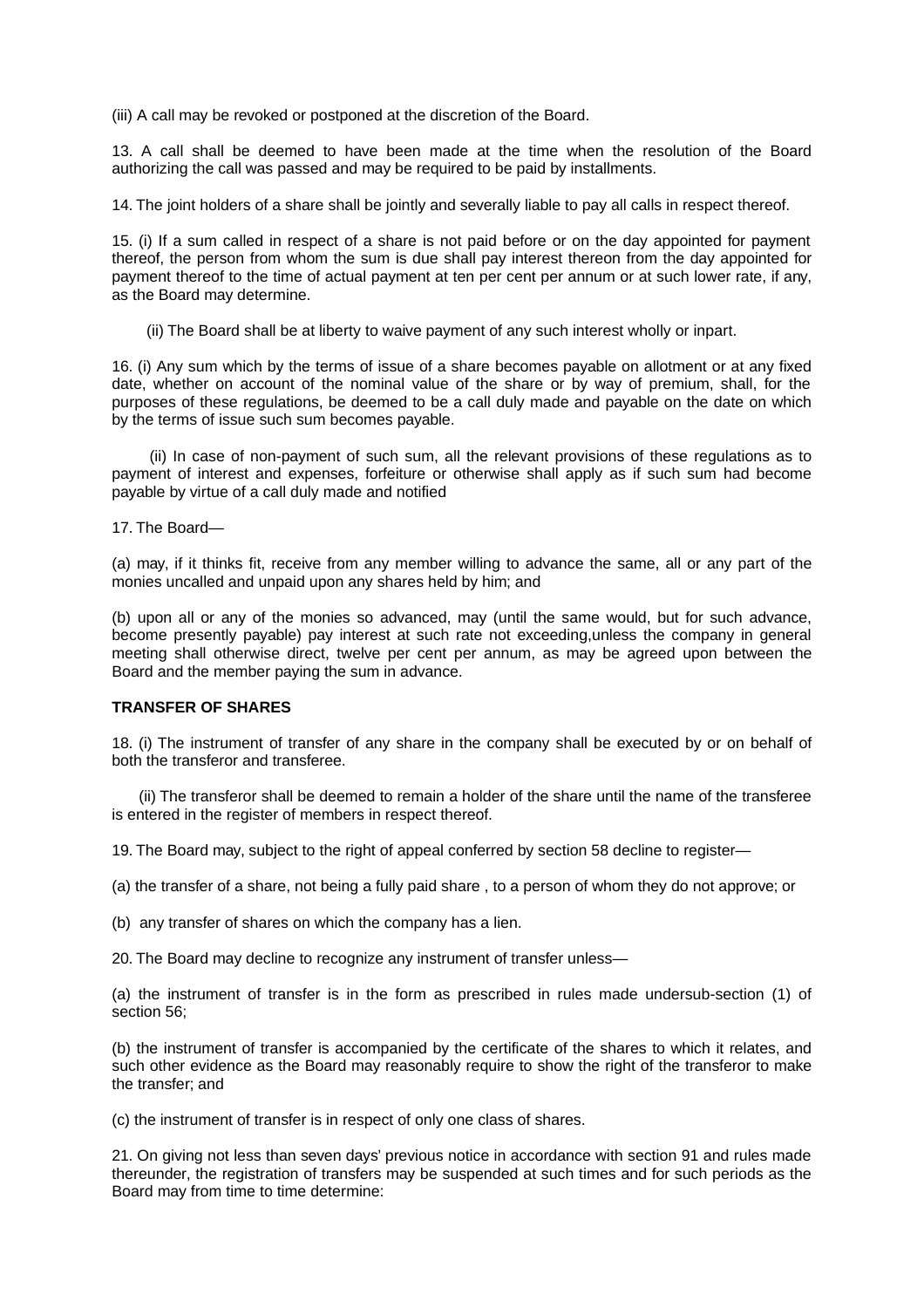Provided that such registration shall not be suspended for more than thirty days at any one time or for more than forty-five days in the aggregate in any year.

#### **TRANSMISSION OF SHARES**

22. (i) On the death of a member, the survivor or survivors where the member was a joint holder, and his nominee or nominees or legal representatives where he was a sole holder, shall be the only persons recognized by the company as having any title to his interest in the shares.

(ii) Nothing in clause (i) shall release the estate of a deceased joint holder from any liability in respect of any share which had been jointly held by him with other persons.

23. (i) Any person becoming entitled to a share in consequence of the death or insolvency of a member may, upon such evidence being produced as may from time to time properly be required by the Board and subject as hereinafter provided, elect, either—

(a) to be registered himself as holder of the share; or

(b) to make such transfer of the share as the deceased or insolvent member could have made.

(ii) The Board shall, in either case, have the same right to decline or suspend registration as it would have had, if the deceased or insolvent member had transferred the share before his death or insolvency.

24. (i) If the person so becoming entitled shall elect to be registered as holder of the share himself, he shall deliver or send to the company a notice in writing signed by him stating that he so elects.

(ii) If the person aforesaid shall elect to transfer the share, he shall testify his election by executing a transfer of the share.

(iii) All the limitations, restrictions and provisions of these regulations relating to theright to transfer and the registration of transfers of shares shall be applicable to any such notice or transfer as aforesaid as if the death or insolvency of the member had not occurred and the notice or transfer were a transfer signed by that member.

25. A person becoming entitled to a share by reason of the death or insolvency of the holder shall be entitled to the same dividends and other advantages to which he would be entitled if he were the registered holder of the share, except that he shall not, before being registered as a member in respect of the share, be entitled in respect of it to exercise any right conferred by membership in relation to meetings of the company:

Provided that the Board may, at any time, give notice requiring any such person to elect either to be registered himself or to transfer the share, and if the notice is not complied with within ninety days, the Board may thereafter withhold payment of all dividends, bonuses or other monies payable in respect of the share, until the requirements of the notice have been complied with.

#### **FORFEITURE OF SHARES**

26. If a member fails to pay any call, or installment of a call, on the day appointed for payment thereof, the Board may, at any time thereafter during such time as any part of the call or installment remains unpaid, serve a notice on him requiring payment of so much of the call or installment as is unpaid, together with any interest which may have accrued.

27. The notice aforesaid shall:-

(a) name a further day (not being earlier than the expiry of fourteen days from the date of service of the notice) on or before which the payment required by the notice is to be made; and

(b) state that, in the event of non-payment on or before the day so named, the shares in respect of which the call was made shall be liable to be forfeited.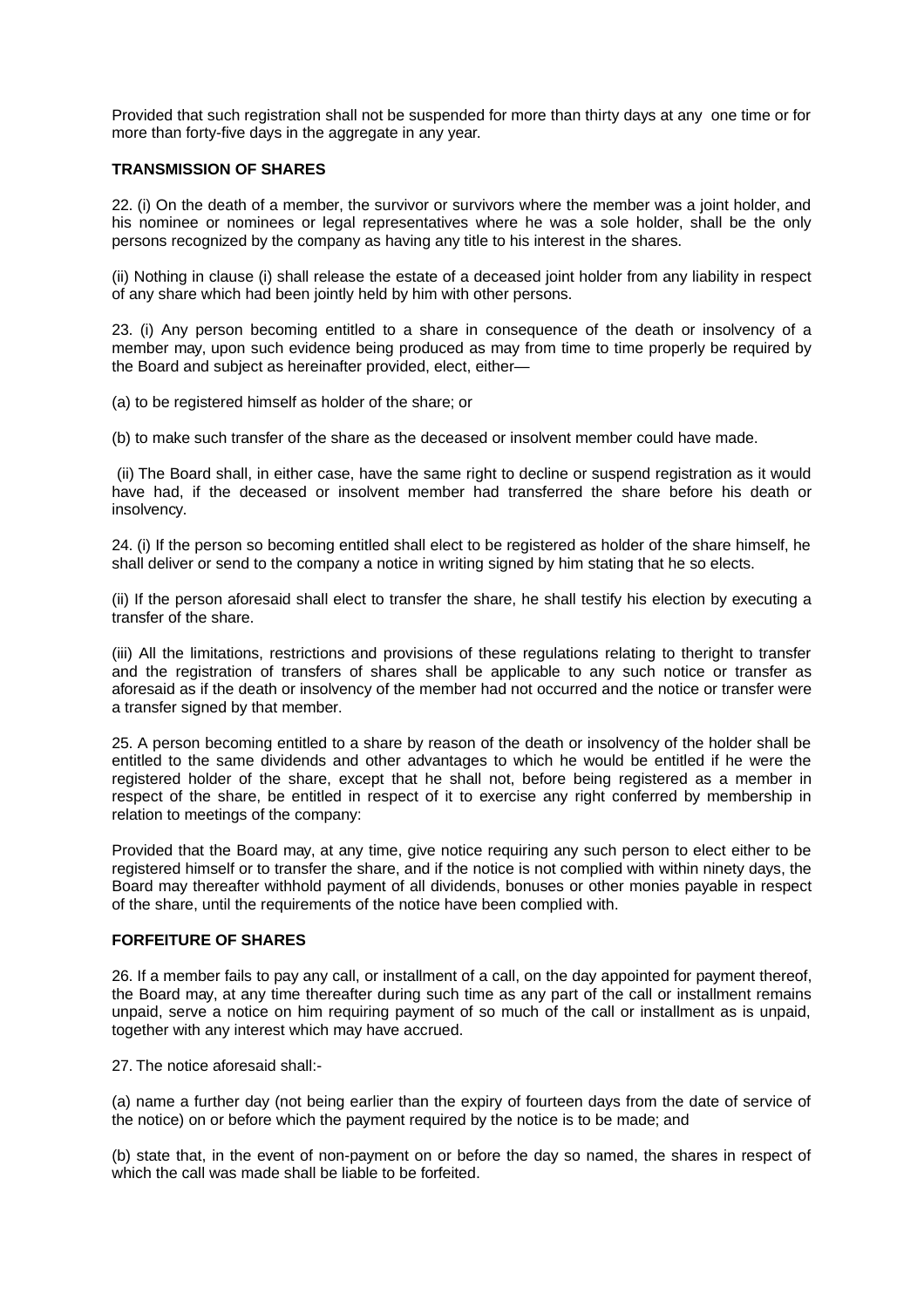28. If the requirements of any such notice as aforesaid are not complied with, any share in respect of which the notice has been given may, at any time thereafter, before the payment required by the notice has been made, be forfeited by a resolution of the Board to that effect.

29. (i) A forfeited share may be sold or otherwise disposed of on such terms and in such manner as the Board thinks fit.

(ii) At any time before a sale or disposal as aforesaid, the Board may cancel the forfeiture on such terms as it thinks fit.

30. (i) A person whose shares have been forfeited shall cease to be a member in respect of the forfeited shares, but shall, notwithstanding the forfeiture, remain liable to pay to the company all monies which, at the date of forfeiture, were presently payable by him to the company in respect of the shares.

(ii) The liability of such person shall cease if and when the company shall have received payment in full of all such monies in respect of the shares.

31. (i) A duly verified declaration in writing that the declarant is a director, the manager or the secretary, of the company, and that a share in the company has been duly forfeited on a date stated in the declaration, shall be conclusive evidence of the facts therein stated as against all persons claiming to be entitled to the share;

(ii) The company may receive the consideration, if any, given for the share on any sale or disposal thereof and may execute a transfer of the share in favour of the person to whom the share is sold or disposed of;

(iii) The transferee shall thereupon be registered as the holder of the share; and

(iv)The transferee shall not be bound to see to the application of the purchase money, if any, nor shall his title to the share be affected by any irregularity or invalidity in the proceedings in reference to the forfeiture, sale or disposal ofthe share.

32. The provisions of these regulations as to forfeiture shall apply in the case of non-payment of any sum which, by the terms of issue of a share, becomes payable at a fixed time, whether on account of the nominal value of the share or by way of premium, as if the same had been payable by virtue of a call duly made and notified.

### **ALTERATION OF CAPITAL**

33. The company may, from time to time, by ordinary resolution increase the share capital by such sum, to be divided into shares of such amount, as may be specified in the resolution.

34. Subject to the provisions of section 61, the company may, by ordinary resolution:-

(a) consolidate and divide all or any of its share capital into shares of larger amount than its existing shares;

(b) convert all or any of its fully paid-up shares into stock, and reconvert thatstock into fully paid-up shares of any denomination;

(c) sub-divide its existing shares or any of them into shares of smaller amount than is fixed by the memorandum;

(d) cancel any shares which, at the date of the passing of the resolution, have not been taken or agreed to be taken by any person.

35. Where shares are converted into stock,—

(a) the holders of stock may transfer the same or any part thereof in the same manner as, and subject to the same regulations under which, the shares from which the stock arose might before the conversion have been transferred, or as near thereto as circumstances admit: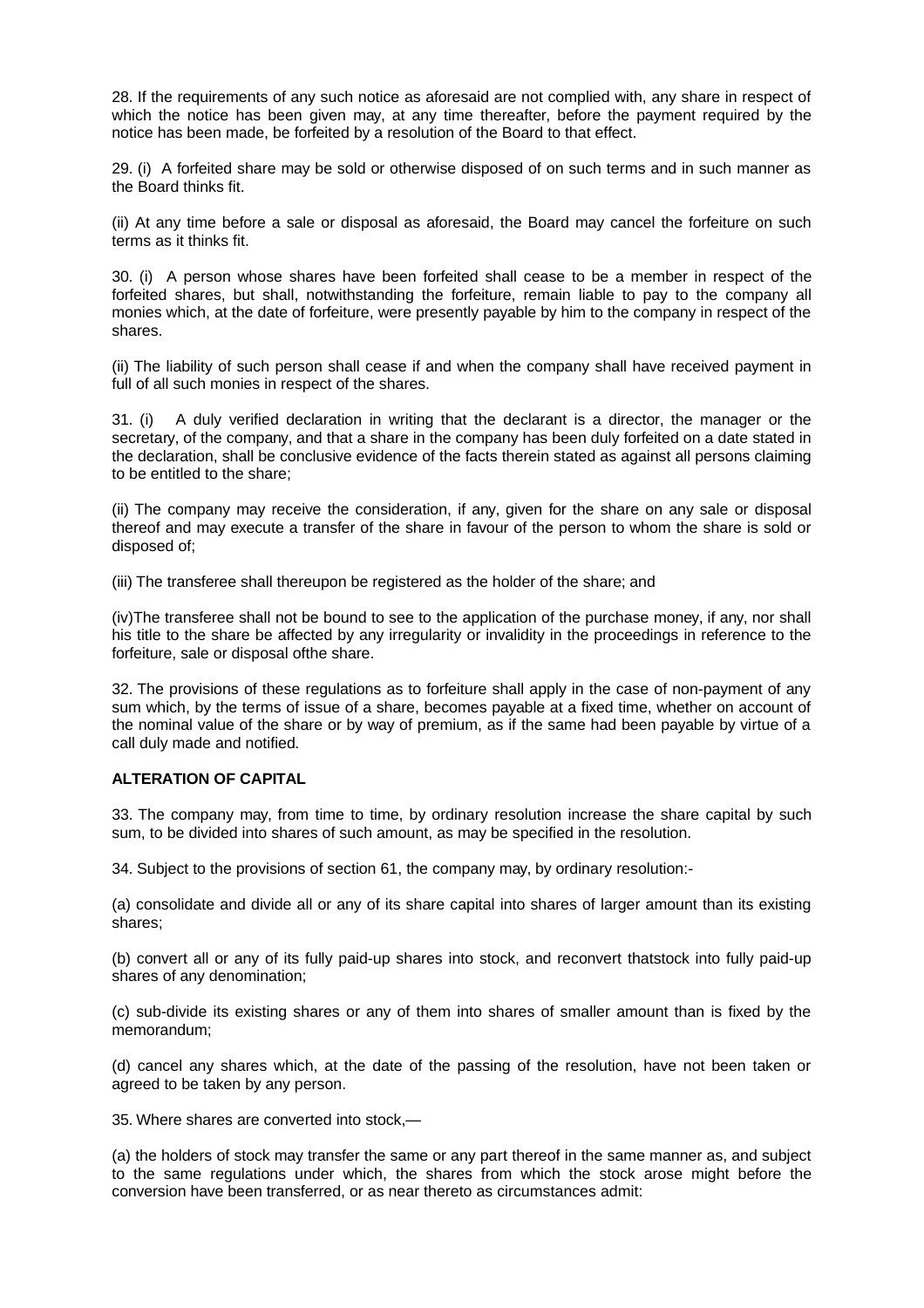Provided that the Board may, from time to time, fix the minimum amount of stock transferable, so, however, that such minimum shall not exceed the nominal amount ofthe shares from which the stock arose.

(b) the holders of stock shall, according to the amount of stock held by them,have the same rights, privileges and advantages as regards dividends, voting at meetings of the company, and other matters, as if they held the shares from which the stock arose; but no such privilege or advantage (except participation in the dividendsand profits of the company and in the assets on winding up) shall be conferred by an amount of stock which would not, if existing in shares, have conferred that privilege or advantage.

(c) such of the regulations of the company as are applicable to paid-up shares shall apply to stock and the words "share" and "shareholder" in those regulations shall include "stock" and "stock-holder" respectively.

36. The company may, by special resolution, reduce in any manner and with, and subject to, any incident authorized and consent required by law,—

(a) its share capital;

(b) any capital redemption reserve account; or

(c) any share premium account.

#### **CAPITALISATION OF PROFITS**

37. (i) The company in general meeting may, upon the recommendation of the Board, resolve— (a) that it is desirable to capitalize any part of the amount for the time being standing to the credit of any of the company's reserve accounts, or to the credit of the profit and loss account, or otherwise available for distribution; and

(b) that such sum be accordingly set free for distribution in the manner specified in clause (ii) amongst the members who would have been entitled thereto, if distributed by way of dividend and in the same proportions.

(ii) The sum aforesaid shall not be paid in cash but shall be applied, subject to the provision contained in clause (iii), either in or towards—

(A) paying up any amounts for the time being unpaid on any shares held by such members respectively;

(B) paying up in full, unissued shares of the company to be allotted and distributed, credited as fully paid-up, to and amongst such members in the proportions aforesaid;

(C) partly in the way specified in sub-clause (A) and partly in that specified in sub-clause (B);

(D) A securities premium account and a capital redemption reserve account may, for the purposes of this regulation, be applied in the paying up of unissued shares to be issued to members of the company as fully paid bonus shares;

(E) The Board shall give effect to the resolution passed by the company in pursuance of this regulation.

38. (i) Whenever such a resolution as aforesaid shall have been passed, the Board shall:-

(a) make all appropriations and applications of the undivided profits resolved to be capitalized thereby, and all allotments and issues of fully paid shares if any; and

(b) generally do all acts and things required to give effect thereto.

(ii) The Board shall have power—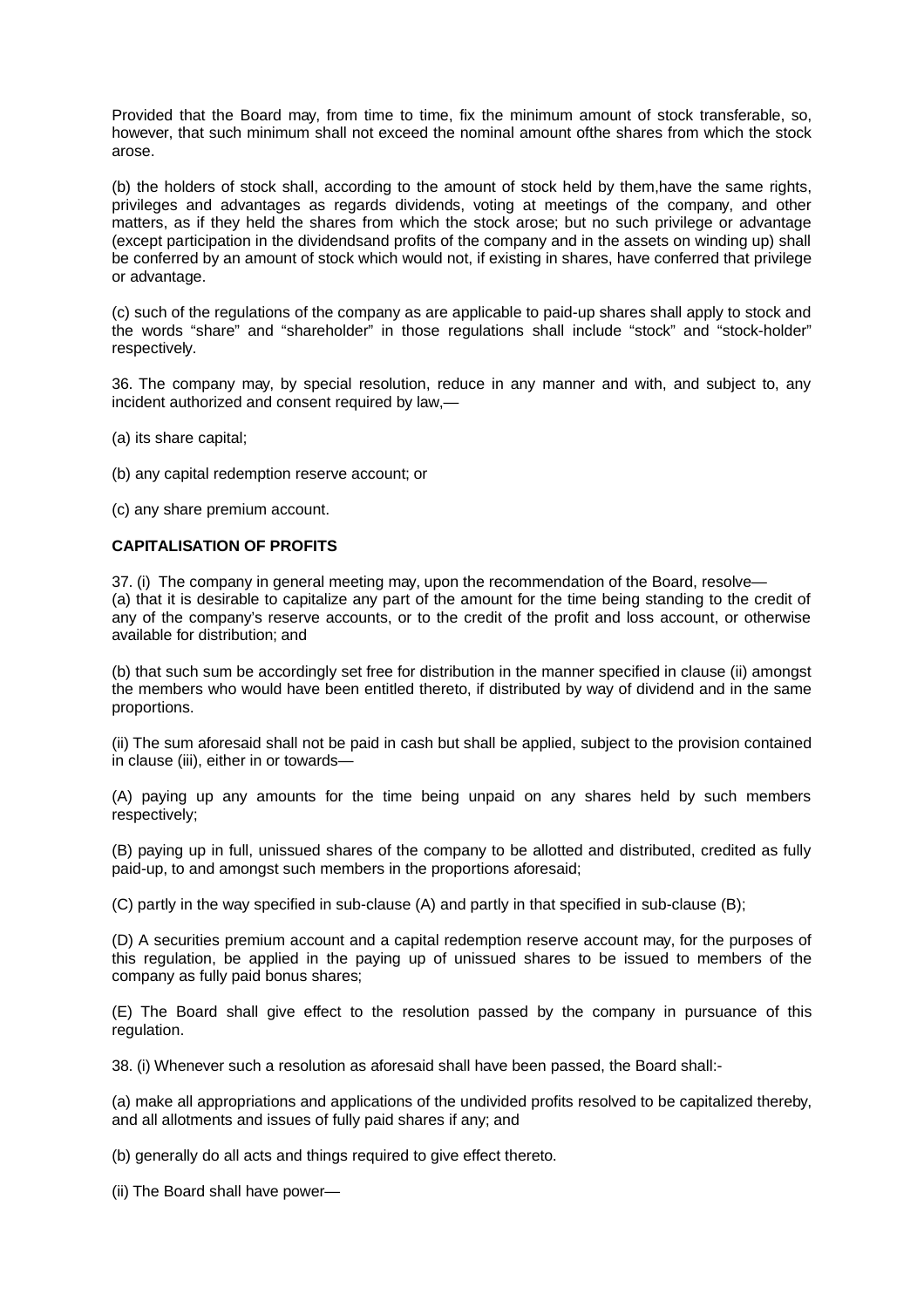(a) to make such provisions, by the issue of fractional certificates or by payment in cash or otherwise as it thinks fit, for the case of shares becoming distributable in fractions; and

(b) to authorise any person to enter, on behalf of all the members entitled thereto, into an agreement with the company providing for the allotment to them respectively, credited as fully paid-up, of any further shares to which they may be entitled upon such capitalisation, or as the case may require, for the payment by the company on their behalf, by the application thereto of their respective proportions of profits resolved to be capitalised, of the amount or any part of the amounts remaining unpaid on their existing shares;

(iii) Any agreement made under such authority shall be effective and binding on such members.

#### **BUY-BACK OF SHARES**

39. Notwithstanding anything contained in these articles but subject to the provisions of sections 68 to 70 and any other applicable provision of the Act or any other law for the time being in force, the company may purchase its own shares or other specified securities.

### **GENERAL MEETINGS**

40. All general meetings other than annual general meeting shall be called extraordinary general meeting.

41. (i) The Board may, whenever it thinks fit, call an extraordinary general meeting.

(ii) If at any time directors capable of acting who are sufficient in number to form a quorum are not within India, any director may call an extraordinary general meeting in the same manner, as nearly as possible, as that in which such a meeting may be called by the Board.

#### **PROCEEDINGS AT GENERAL MEETINGS**

42. (i) No business shall be transacted at any general meeting unless a quorum of members is present at the time when the meeting proceeds to business.

(ii) Save as otherwise provided herein, the quorum for the general meetings shall be as provided in Section 103

43. The Chairman, if any, of the Board shall preside as Chairman at every general meeting of the company.

44. If there is no such Chairman, or if he is not present within fifteen minutes after the time appointed for holding the meeting, or is unwilling to act as Chairman of the meeting, the directors present shall elect one of their members to be Chairman of the meeting.

45. If at any meeting no director is willing to act as Chairman or if no director is present within fifteen minutes after the time appointed for holding the meeting, the members present shall choose one of their members to be Chairman of the meeting.

## **ADJOURNMENT OF MEETING**

46. (i) The Chairman may, with the consent of any meeting at which a quorum is present, and shall, if so directed by the meeting, adjourn the meeting from time to time and from place to place.

(ii) No business shall be transacted at any adjourned meeting other than the business left unfinished at the meeting from which the adjournment took place.

(iii) When a meeting is adjourned for thirty days or more, notice of the adjourned meeting shall be given as in the case of an original meeting.

(iv) Save as aforesaid, and as provided in Section 103 of the Act, it shall not be necessary to give any notice of an adjournment or of the business to be transacted at an adjourned meeting.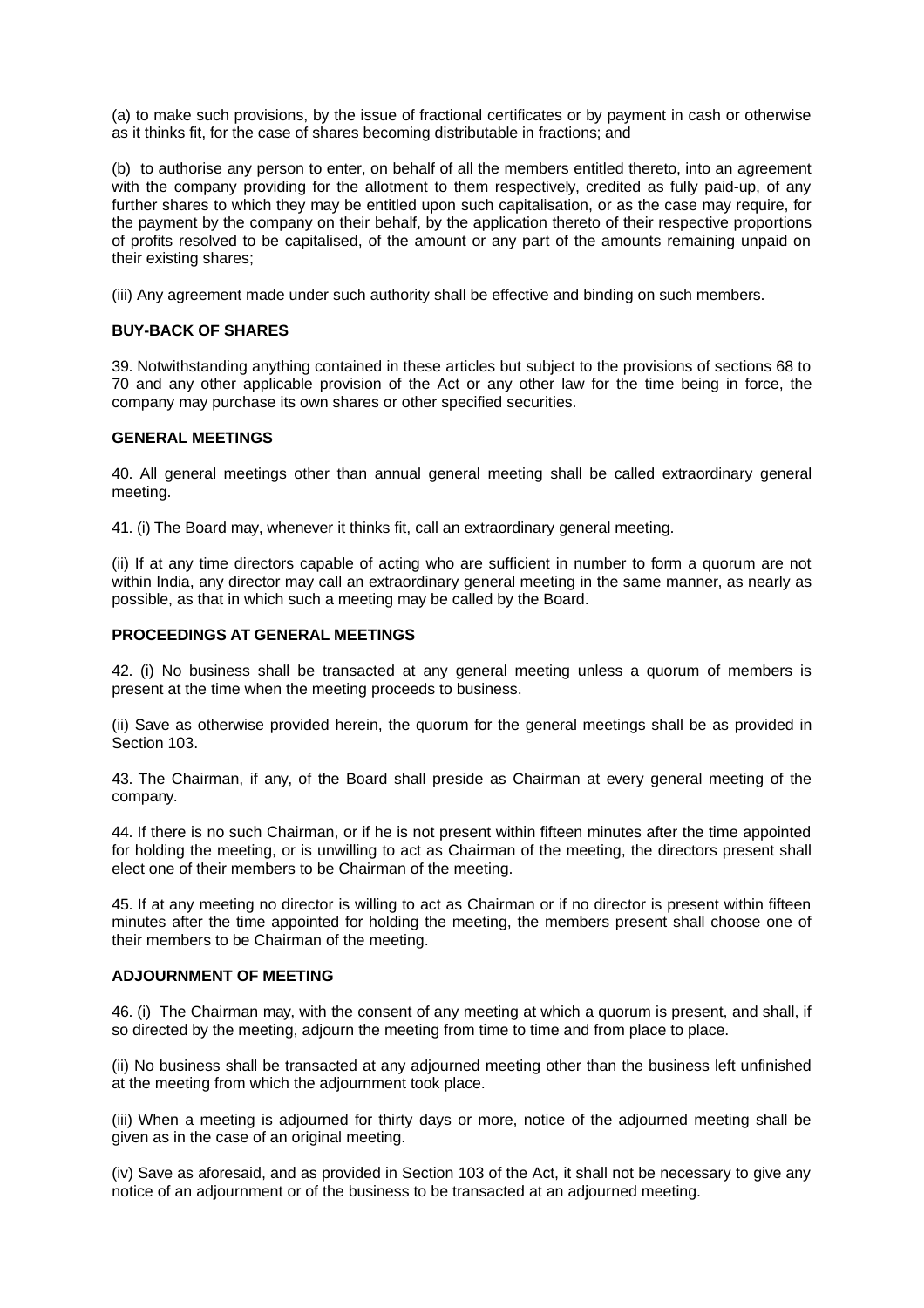## **VOTING RIGHTS**

47. Subject to any rights or restrictions for the time being attached to any class or classes of shares, —

(a) on a show of hands, every member present in person shall have one vote; and

(b) on a poll, the voting rights of members shall be in proportion to his share in the paid-up equity share capital of the company.

48. A member may exercise his vote at a meeting by electronic means in accordance with section 108 and shall vote only once.

49. (i) In the case of joint holders, the vote of the senior who tenders a vote, whether in person or by proxy, shall be accepted to the exclusion of the votes of the other joint holders.

(ii) For this purpose, seniority shall be determined by the order in which the names stand in the register of members.

50. A member of unsound mind, or in respect of whom an order has been made by any court having jurisdiction in lunacy, may vote, whether on a show of hands or on a poll, by his committee or other legal guardian, and any such committee or guardian may, on a poll, vote by proxy.

51. Any business other than that upon which a poll has been demanded may be proceeded with, pending the taking of the poll.

52. No member shall be entitled to vote at any general meeting unless all calls or other sums presently payable by him in respect of shares in the company have been paid.

53. (i) No objection shall be raised to the qualification of any voter except at the meeting or adjourned meeting at which the vote objected to is given or tendered, and every vote not disallowed at such meeting shall be valid for all purposes.

(ii) Any such objection made in due time shall be referred to the Chairman of the meeting, whose decision shall be final and conclusive.

## **PROXY**

54. The instrument appointing a proxy and the power-of-attorney or other authority,if any, under which it is signed or a notarised copy of that power or authority, shall be deposited at the registered office of the company not less than 48 hours before the time for holding the meeting or adjourned meeting at which the person named in the instrument proposes to vote, or, in the case of a poll, not less than 24 hours before the time appointed for the taking of the poll; and in default the instrument of proxy shall not be treated as valid.

55. An instrument appointing a proxy shall be in the form as prescribed in the rules made under section 105.

56. A vote given in accordance with the terms of an instrument of proxy shall be valid,notwithstanding the previous death or insanity of the principal or the revocation of the proxy or of the authority under which the proxy was executed, or the transfer of the shares in respect of which the proxy is given:

Provided that no intimation in writing of such death, insanity, revocation or transfer shall have been received by the company at its office before the commencement of the meeting or adjourned meeting at which the proxy is used.

## **BOARD OF DIRECTORS**

57. Until otherwise decided by the General Meeting, the minimum and maximum number of Directors shall be three and fifteen respectively (including Nominee Director(s) if any).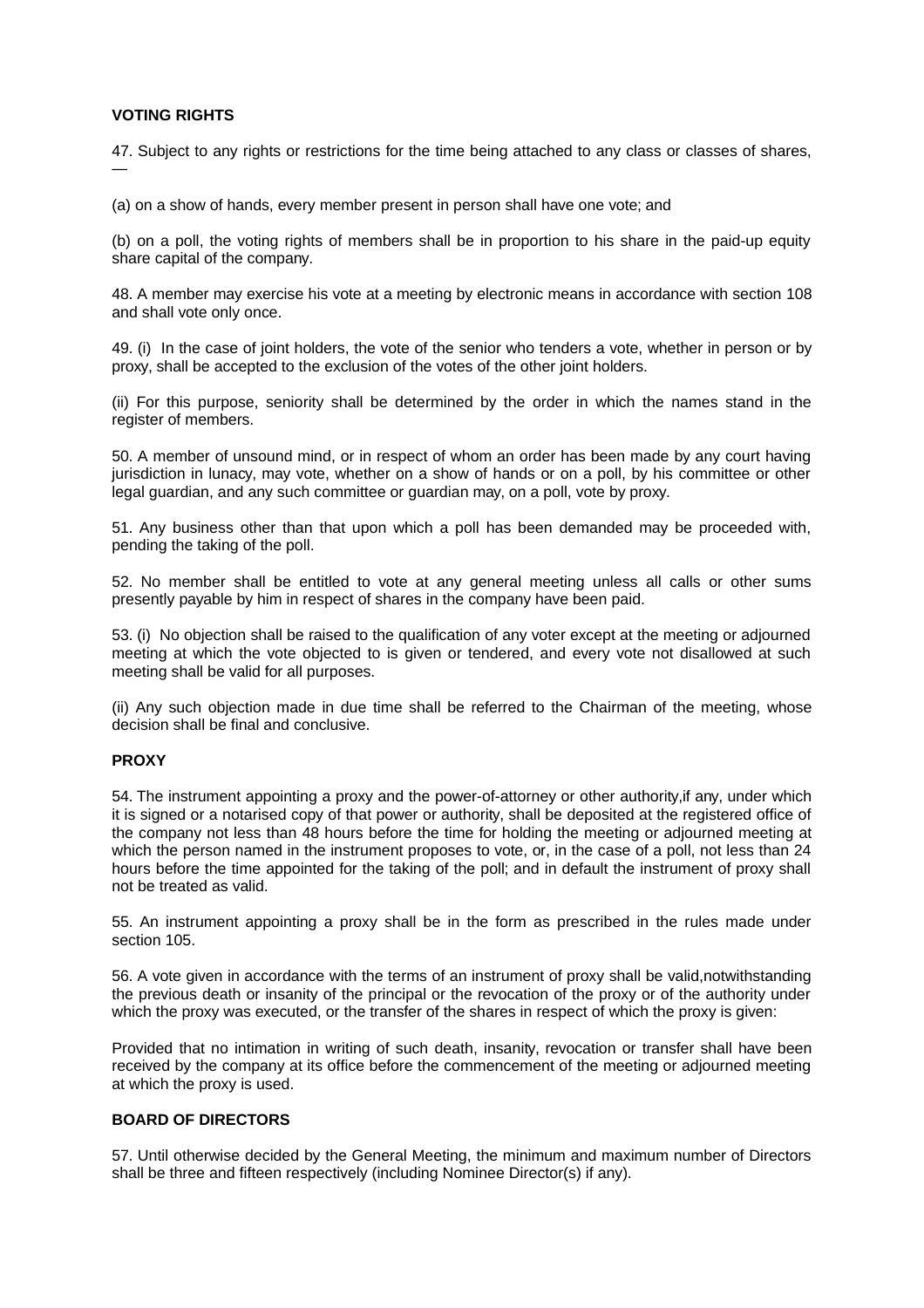58. (i) Subject to the provisions of Section 149, the Board shall have power at any time, and from time to time, to appoint a person as an additional director, provided the number of the directors and additional directors together shall not at any time exceed the maximum strength fixed for the Board by the Articles.

(ii) Such person shall hold office only upto the date of the next Annual General Meeting of the Company but shall be eligible for appointment by the Company as a Director at the meeting subject to the provisions of the Act.

(iii) No Director of the Company shall be required to hold any qualification shares.

59. The Board shall have powers to fill up casual vacancy arising due to death or resignation of any Director, such Director, can hold office up to the next Annual General Meeting of the Company.

60. The Board of Directors shall have power to appoint a person, not being a person who is already holding alternate Directorship for any other Director, to act as Alternate Director for a Director (the original Director) during his absence for more than three months from India. The Alternate Director shall vacate the office as soon as the original Director returns to India. Any provision for the automatic re-appointment of retiring Director shall apply to the Original Director and not to the Alternate Director. No person shall be appointed as an Alternate Director to an Independent Director.

61. At every Annual General Meeting of the company, one third of such of the directors, other than independent directors, including the whole-time directors for the time being are liable to retire by rotation or if their number is not three or multiple of three, then both number nearest to one third shall retire from office.

62. The Independent Director(s) appointed pursuant to the provisions of Section 149 of the Companies Act, 2013 shall not while holding such office be subject to retirement by rotation at the Annual General Meeting(s).

63. The Board of Directors shall have powers to appoint any person as Director nominated by any public Financial Institutions in pursuance of provisions of any law for the time being in force or of any agreement.

64. The Board of Director shall have the power to appoint the same individual to hold and occupy both the positions of Chairman and Managing Director or Chief Executive Officer (CEO) of the Company.

65. The Management of the business of the Company shall be vested in the Board and the Board may exercise all such powers, and do all such acts and things, as the Company is by the Memorandum of Association or otherwise authorized to exercise and do, and not hereby or by the statue or otherwise directed or required to be exercised or done by the Company in general meeting but subject nevertheless to the provisions of the Act and other laws and of the Memorandum of Association and these Articles and to any regulations, not being inconsistent with the Memorandum of Association and these Articles or the Act, provided that no such regulation shall invalidate any prior Act of the Board which would have been valid if such regulation had not been made.

66. The Participation of Directors in a meeting of the Board may be either in person or through video conferencing or audio visual means or teleconferencing, as may be prescribed by the Rules or permitted under law.

67. Subject to clause (68) hereof the Directors may, from time to time at their discretion raise or borrow, or secure the repayment of any loan or advance taken by the Company. Any such moneys may be raised and payment or repayment of such moneys may be secured in such manner and upon such terms and conditions in all respects as the Directors may think fit and, in particular by promissory notes, or by opening current accounts or by receiving deposits and advances at interest, with or without security, or by the issue of debentures of debenture-stock of the Company charged upon all or any part of the property of the Company (both present & future), including its uncalled capital for the time being, or by mortgaging, charging or pledging any lands, buildings, machinery, plants, goods or other property and securities of the Company or by such other means as to them may seem expedient.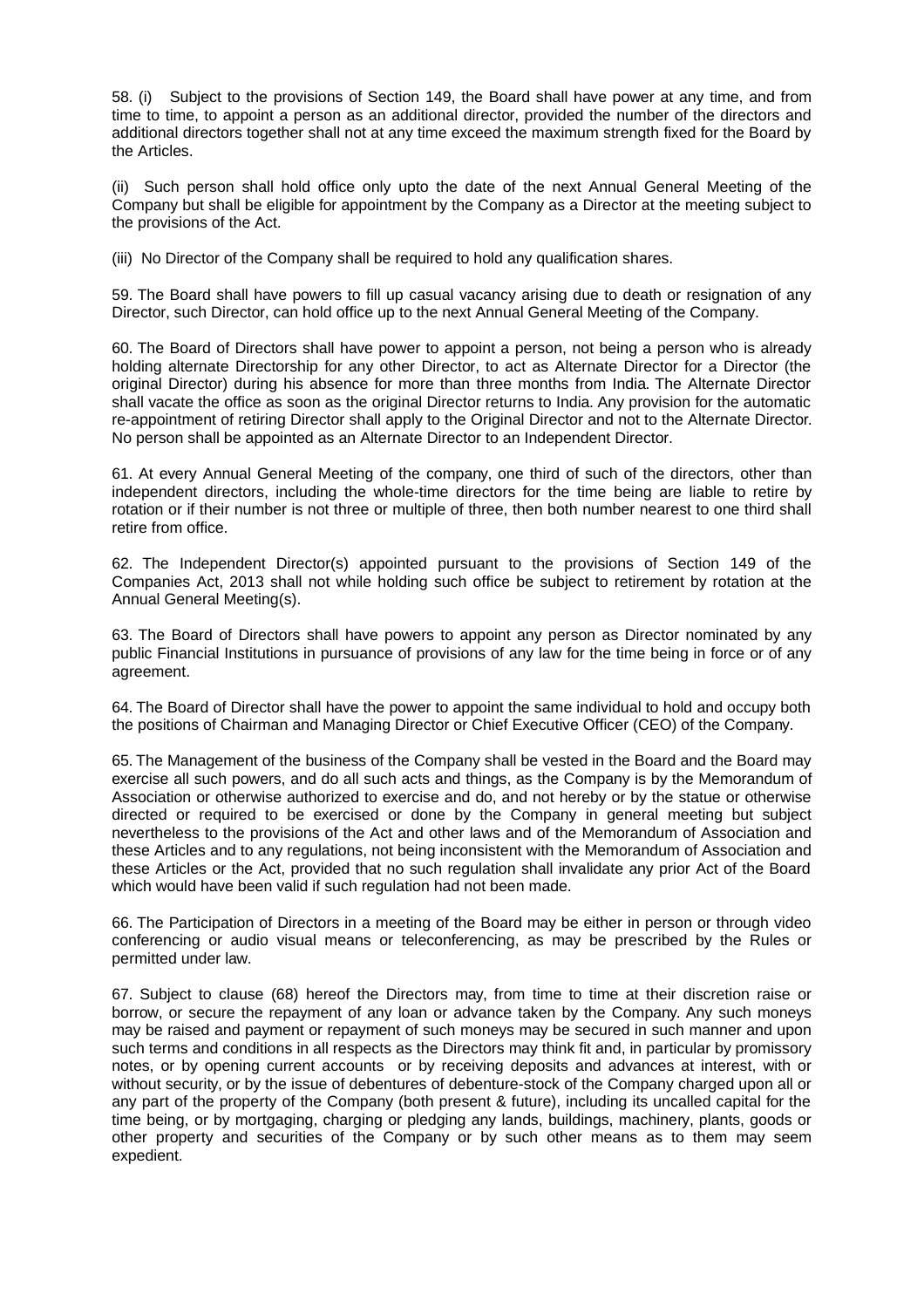68. The Board of Directors shall not, except with the consent of the Company in General Meeting, borrow moneys where the moneys to be borrowed together with the moneys already borrowed by the Company (apart from temporary loans obtained from the Company's bankers in the ordinary course of business) will exceed the aggregate of the paid up capital of the Company and its free reserves (reserves not set apart for any specific purpose) and securities premium.

69. All the Directors of the Company shall be entitled to receive a sitting fee of such sum as may be determined by the Board from time to time, within the overall limit fixed by the Central Government, for attending the meetings of the Board of Directors or committees thereof the Company, in addition to the actual travelling and out of pocket expenses incurred by them in attending and returning from such meetings.

70. Other than sitting fees for attending the meetings as above, the Company may pay remuneration to the executive and non-executive directors of the company as per the provisions of Section 197, 198 and Rules made thereunder read with Schedule V of the Act.

71. The company may exercise the powers conferred on it by section 88 with regard to the keeping of a foreign register; and the Board may (subject to the provisions of that section) make and vary such regulations as it may thinks fit with respecting the keeping of any such register.

72. All cheques, promissory notes, drafts, hundis, bills of exchange and other negotiable instruments, and all receipts for monies paid to the company, shall be signed, drawn, accepted, endorsed, or otherwise executed, as the case may be, by such person and in such manner as the Board shall from time to time by resolution determine.

73. Every director present at any meeting of the Board or of a committee thereof shall sign his name in a book to be kept for that purpose.

#### **PROCEEDINGS OF THE BOARD**

74. (i) The Board of Directors may meet for the conduct of business, adjourn and otherwise regulate its meetings, as it thinks fit.

 (ii) A director may, and the manager or secretary on the requisition of a director shall, at any time, summon a meeting of the Board.

75. (i) Save as otherwise expressly provided in the Act, questions arising at any meeting of the Board shall be decided by a majority of votes.

 (ii) In case of an equality of votes, the Chairman of the Board, if any, shall have a second or casting vote.

76. The continuing directors may act notwithstanding any vacancy in the Board; but, if and so long as their number is reduced below the quorum fixed by the Act for a meeting of the Board, the continuing directors or director may act for the purpose of increasing the number of directors to that fixed for the quorum, or of summoning a general meeting of the company, but for no other purpose.

77. (i) The Board may elect a Chairman of its meetings and determine the period for which he is to hold office.

(ii) If no such Chairman is elected, or if at any meeting the Chairman is not present within five minutes after the time appointed for holding the meeting, the directors present may choose one of their number to be Chairman of the meeting.

78. (i) The Board may, subject to the provisions of the Act, delegate any of its powers to committees consisting of such member or members of its body as it thinks fit.

 (ii) Any committee so formed shall, in the exercise of the powers so delegated, conform to any regulations that may be imposed on it by the Board.

79. (i) A committee may elect a Chairman of its meetings.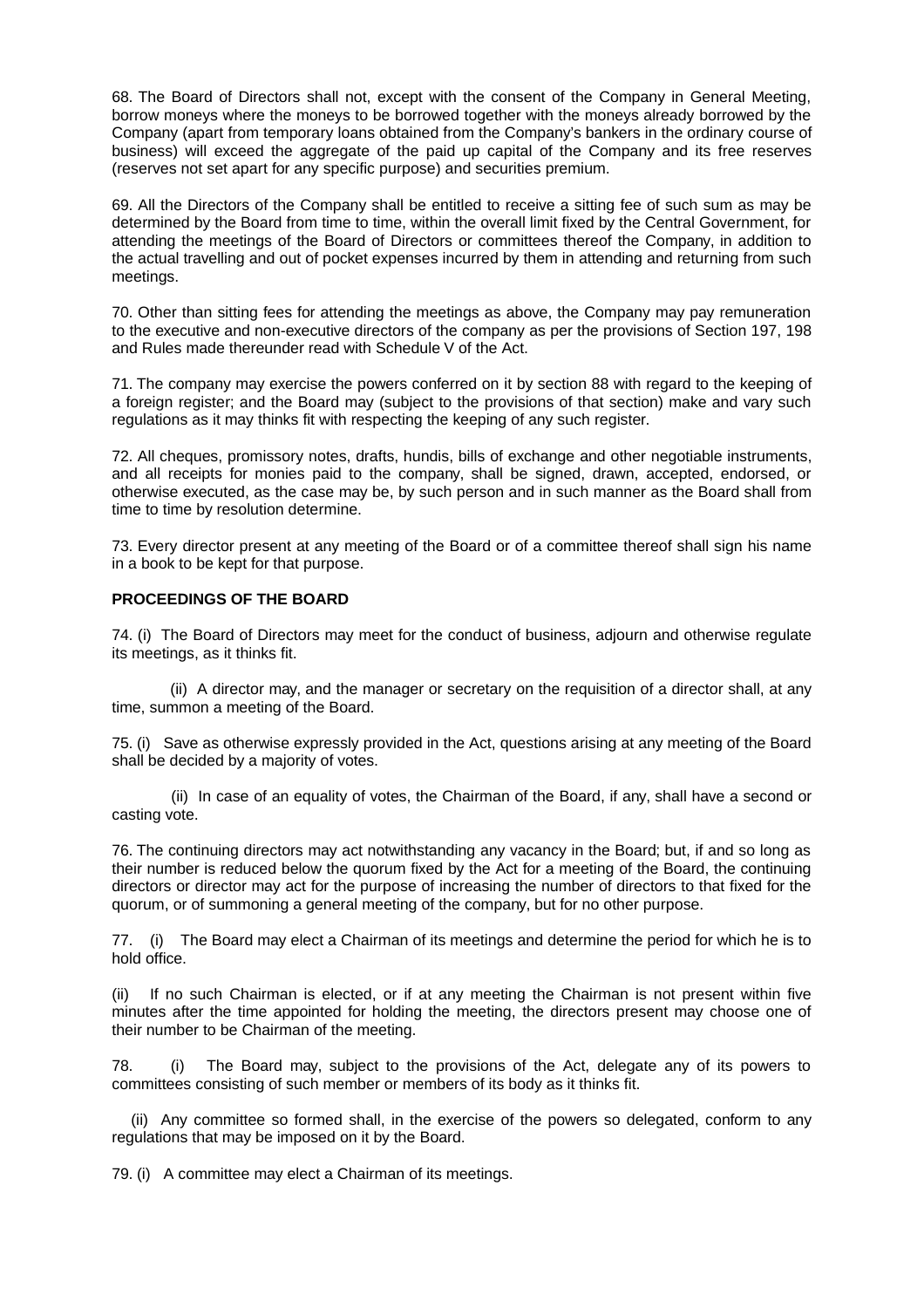(ii) If no such Chairman is elected, or if at any meeting the Chairman is not present within five minutes after the time appointed for holding the meeting, the members present may choose one of their members to be Chairman of the meeting.

80. (i) A committee may meet and adjourn as it thinks fit.

 (ii) Questions arising at any meeting of a committee shall be determined by a majority of votes of the members present, and in case of an equality of votes, the Chairman shall have a second or casting vote.

81. The quorum for a meeting of the Board of Director or a committee of Directors shall be one third of its total strength or two Directors, whichever is higher (Any fraction contained in the one third shall be rounded off as one).

82. All acts done in any meeting of the Board or of a committee thereof or by any person acting as a director, shall, notwithstanding that it may be afterwards discovered that there was some defect in the appointment of any one or more of such directors or of any person acting as aforesaid, or that they or any of them were disqualified, be as valid as if every such director or such person had been duly appointed and was qualified to be a director.

83. Save as otherwise expressly provided in the Act, a resolution in writing, signed byall the members of the Board or of a committee thereof, for the time being entitled to receivenotice of a meeting of the Board or committee, shall be valid and effective as if it had been passed at a meeting of the Board or committee, duly convened and held.

## **MANAGING DIRECTOR, WHOLE-TIME DIRECTOR, CHIEF EXECUTIVE OFFICER, MANAGER, COMPANY SECRETARY OR CHIEF FINANCIAL OFFICER**

84. The Board of Directors of the Company may, subject to the provisions of the Companies Act, 2013, or any modification thereof from time to time, appoint one or more of their body to the office of Chairman, Vice Chairman, Managing Director, Joint Managing Director or Whole Time Director for such period and on such terms as it thinks fit.

Such appointee, while holding such office, may be subject to retirement by rotation at the Annual General Meeting(s). The Board of Directors may entrust to and confer upon such Chairman, Vice Chairman, Managing Director, Joint Managing Director or Whole Time Director all or any of the powers exercisable by them with such restrictions as they may think fit, either collaterally with or to the exclusion of their own powers and subject to their superintendence, control and direction. The remuneration payable to such persons shall be mentioned by the Company in the General Meeting. The appointment and remuneration of such persons shall also be subject to the approval of the Central Government in cases where they are not covered by the exemption in Schedule V to or similar provisions of the Companies Act, 2013 as may be amended from time to time.

85. Subject to the provisions of the Act, —

(i) A chief executive officer, manager, company secretary or chief financial officer may be appointed by the Board for such term, at such remuneration and upon such conditions as it may think fit; and any chief executive officer, manager, company secretary or chief financial officer so appointed may be removed by means of a resolution of the Board;

(ii) A director may be appointed as chief executive officer, manager, company secretary or chief financial officer.

86. A provision of the Act or these regulations requiring or authorizing a thing to be done by or to a director and chief executive officer, manager, company secretary or chief financial officer shall be satisfied by its being done by or to the same person acting both as director and as, or in place of, chief executive officer, manager, company secretary or chief financial officer.

## **THE SEAL**

87. (i) The Board shall provide for the safe custody of the seal.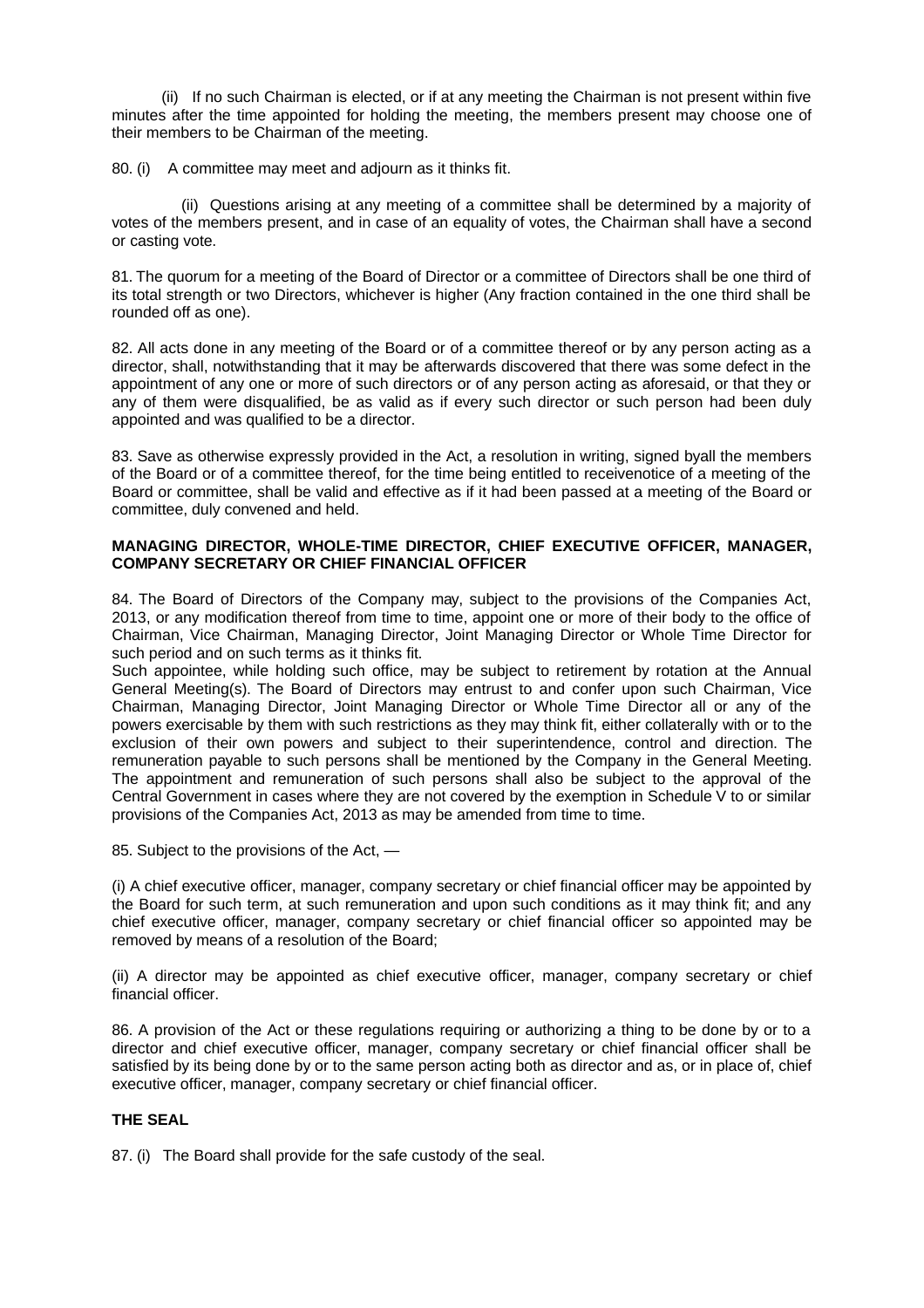(ii) The seal of the company shall not be affixed to any instrument except by the authority of a resolution of the Board or of a committee of the Board authorized by it in that behalf, and except in the presence of at least one director or of the secretary or such other person as the Board may appoint for the purpose; and such one Director or the secretary or other person aforesaid shall sign every instrument to which the seal of the company is so affixed in their presence.

## **DIVIDENDS AND RESERVE**

88. The company in general meeting may declare dividends, but no dividend shall exceed the amount recommended by the Board.

89. Subject to the provisions of Section 123, the Board may from time to time pay to the members such interim dividends as appear to it to be justified by the profits of the company.

90. (i) The Board may, before recommending any dividend, set aside out of the profits of the company such sums as it thinks fit as a reserve or reserves which shall, at the discretion of the Board, be applicable for any purpose to which the profits of the company may be properly applied, including provision for meeting contingencies or for equalizing dividends; and pending such application, may, at the like discretion, either be employed in the business of the company or be invested in such investments (other than shares of the company) as the Board may, from time to time, thinks fit.

 (ii) The Board may also carry forward any profits which it may consider necessary not to divide, without setting them aside as a reserve.

91. (i) Subject to the rights of persons, if any, entitled to shares with special rights as to dividends, all dividends shall be declared and paid according to the amounts paid or credited as paid on the shares in respect whereof the dividend is paid, but if and so long as nothing is paid upon any of the shares in the company, dividends may be declared and paid according to the amounts of the shares.

(ii) No amount paid or credited as paid on a share in advance of calls shall be treated for the purposes of this regulation as paid on the share.

(iii) All dividends shall be apportioned and paid proportionately to the amounts paid or credited as paid on the shares during any portion or portions of the period in respect of which the dividend is paid.

92. (i) Any dividend, interest or other monies payable in cash in respect of shares may be paid by electronic mode of payment facility approved by the Reserve Bank of India directly to the bank account of the holder or by cheque or warrant sent through the post directed to the registered address of the holder or, in the case of joint holders, to the registered address of that one of the joint holders who is first named on the register of members, or to such person and to such address as the holder or joint holders may in writing direct.

 (ii) Every such electronic mode of payment or cheque or warrant shall be made payable to the order of the person to whom it is sent.

93. Any one of two or more joint holders of a share may give effective receipts for any dividends, bonuses or other monies payable in respect of such share.

94. Notice of any dividend that may have been declared shall be given to the persons entitled to share therein in the manner mentioned in the Act.

95. No dividend shall bear interest against the company.

## **REGISTER OF MEMBERS AND INDEX**

96. The Company shall maintain a Register of Members and index in accordance with Section 88 of the Act. The details of shares held in physical or dematerialized forms may be maintained in a media as may be permitted by law including in any form of electronic media.

97. A member, or other Security holder or Beneficial Owner may make inspection of Register of Members and annual return. Any person other than the Member or Debenture holder or Beneficial Owner of the Company shall be allowed to make inspection of the Register of Members and annual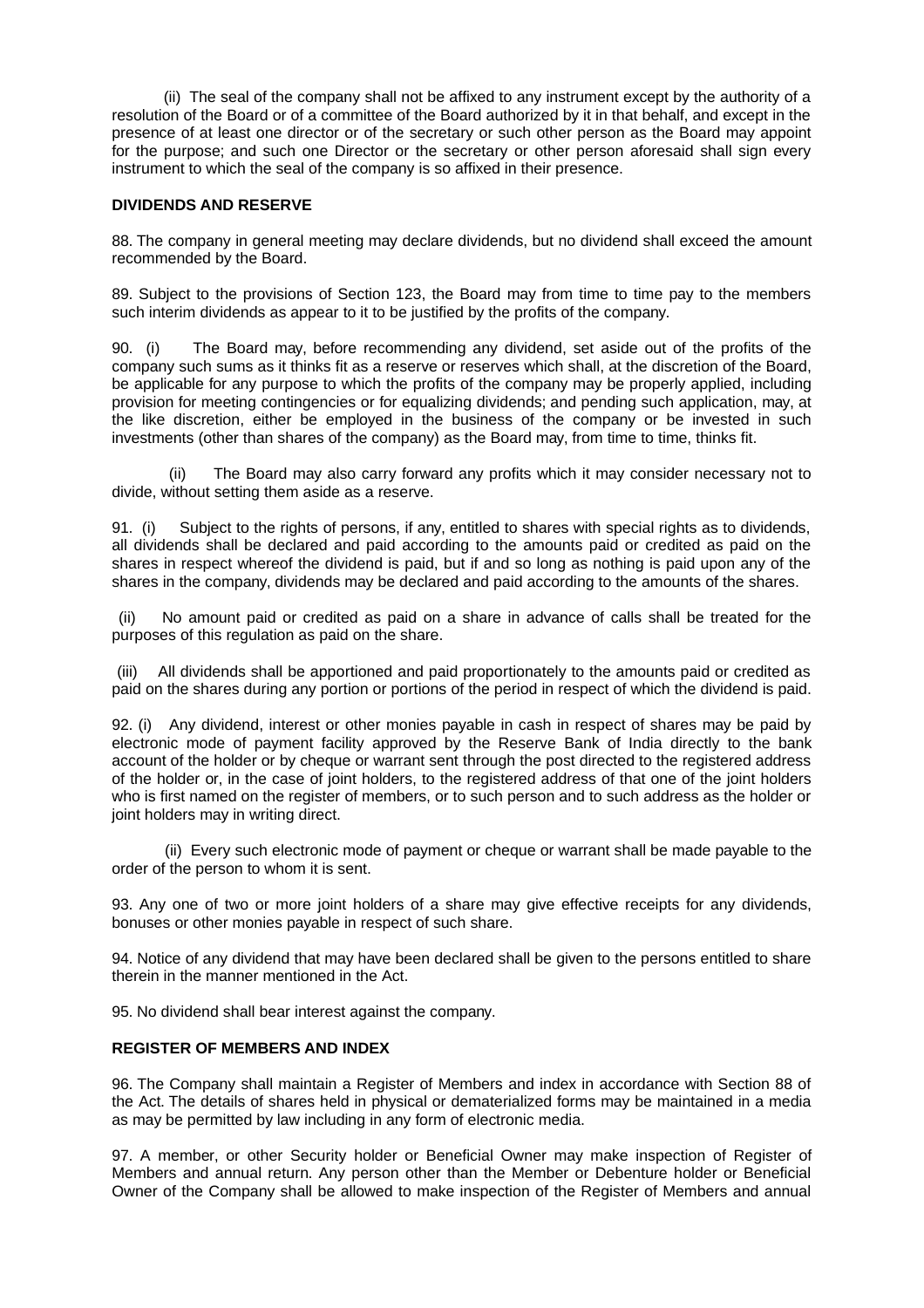return on payment of Rs. 50 or such higher amount as permitted by Applicable Law as the Board may determine, for each inspection. Inspection may be made during business hours of the Company during such time, not being less than 2 hours on any day, as may be fixed by the Company Secretary from time to time.

98. In case of joint holding, changes/ modifications of shareholders details, if any, shall be intimated to the Company/ Depository Participant(s) by such joint holder who is first named on the Register of Members of the Company.

99. The Company may deliver documents to the shareholder(s) through a particular mode of service upon receipt of specific request from such shareholder(s) provided that such request along with requisite fees, equivalent to the estimated amount of actual expenses which may incur for such delivery, has been duly received by the Company at least one week prior to the date of dispatch of documents.

## **ACCOUNTS**

100. (i) The Board shall from time to time determine whether and to what extent and at what times and places and under what conditions or regulations, the accounts and books of the company, or any of them, shall be open to the inspection of members not being directors.

 (ii) No member (not being a director) shall have any right of inspecting any account or book or document of the company except as conferred by law or authorised by the Board or by the company in general meeting.

#### **WINDING UP**

101. Subject to the provisions of Chapter XX of the Act and rules made thereunder—

(i) If the company shall be wound up, the liquidator may, with the sanction of a special resolution of the company and any other sanction required by the Act, divide amongst the members, in specie or kind, the whole or any part of the assets of the company, whether they shall consist of property of the same kind or not.

(ii) For the purpose aforesaid, the liquidator may set such value as he deems fair upon any property to be divided as aforesaid and may determine how such division shall be carried out as between the members or different classes of members.

(iii) The liquidator may, with the like sanction, vest the whole or any part of such assets in trustees upon such trusts for the benefit of the contributories if he considers necessary, but so that no member shall be compelled to accept any shares or other securities whereon there is any liability.

#### **INDEMNITY**

102. Every officer of the company shall be indemnified out of the assets of the company against any liability incurred by him in defending any proceedings, whether civil or criminal, in which judgment is given in his favour or in which he is acquitted or in which relief is granted to him by the court or the Tribunal.

| SI. No. | Names, Addresses, Descriptions and<br>occupations of Subscribers                                                                       | Signatures |
|---------|----------------------------------------------------------------------------------------------------------------------------------------|------------|
| 1.      | L.G.VARADARAJULU<br>S/o. Late Sri.L.R.G.Naidu<br>228, Tea Estates, Race Course Coimbatore-<br>641018<br>Industrialist<br>Age: 78 Years | $Sd$ /-    |